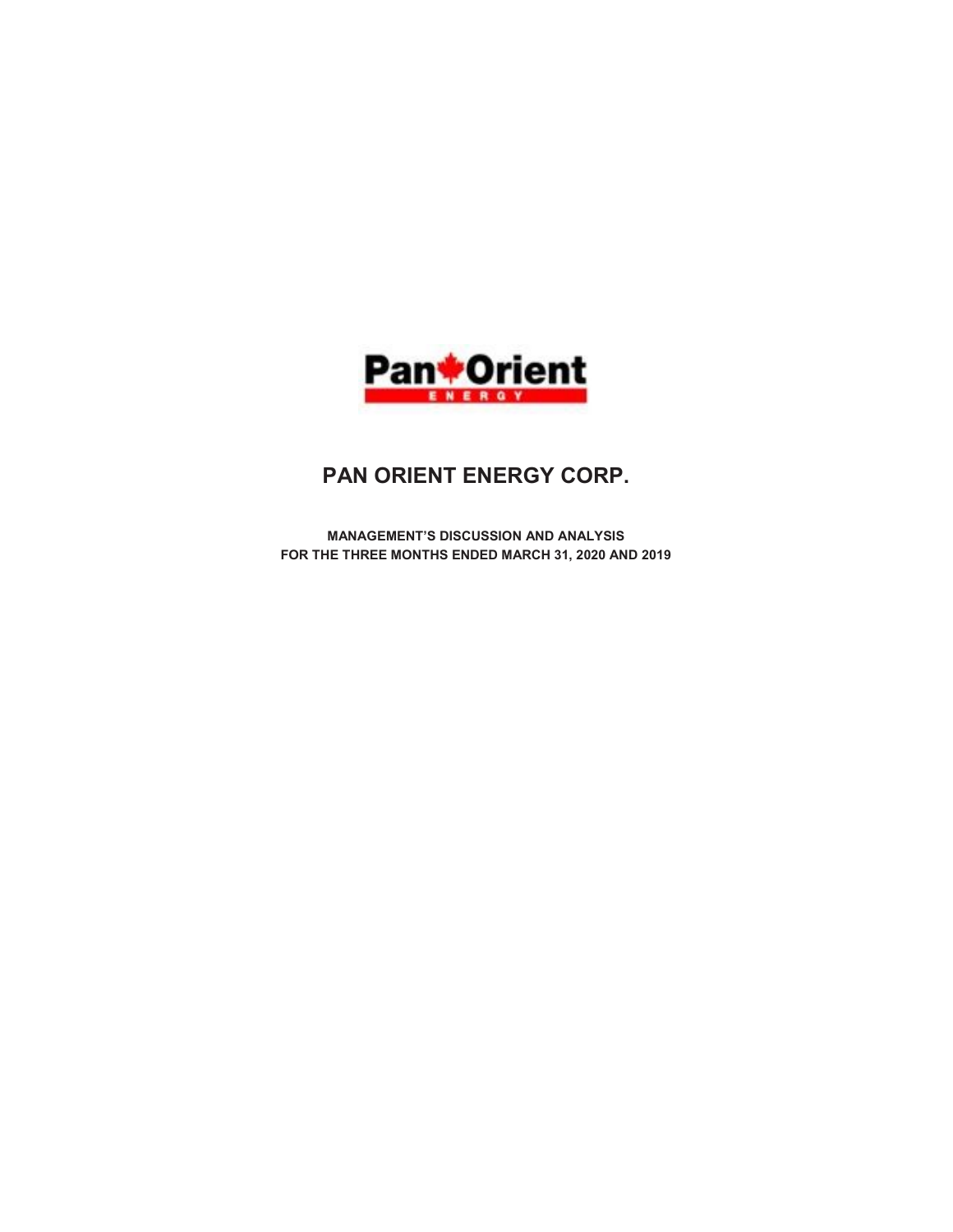## Management's Discussion and Analysis

The following Management's Discussion and Analysis ("MD&A") of the operating and financial results of Pan Orient Energy Corp. ("Pan Orient" or the "Company") is prepared effective May 12, 2020 and should be read in conjunction with the unaudited condensed interim consolidated financial statements and notes thereto for the three months ended March 31, 2020 and the audited consolidated financial statements and notes thereto and MD&A for the year ended December 31, 2019. The financial statements have been prepared in accordance with International Financial Reporting Standards ("IFRS").

Pan Orient is an oil and natural gas company based in Calgary, Alberta, with properties onshore Indonesia and interests in Pan Orient Energy (Siam) Ltd. which has properties onshore Thailand, and interests in Andora Energy Corporation ("Andora") which has properties in northern Alberta, Canada.

Pan Orient holds a 71.8% equity interest in Andora. The accounts of Andora are included in the consolidated financial statements and the 28.2% of non-controlling interest in the net assets of Andora are identified separately from the Company's shareholders' equity.

Pan Orient holds a 50.01% equity interest in Pan Orient Energy (Siam) Ltd. as a joint arrangement where the Company shares joint control with the 49.99% equity interest holder. The resulting joint arrangement is classified as a Joint Venture under IFRS 11 and is accounted for using the equity method of accounting where Pan Orient's 50.01% equity interest in the assets, liabilities, working capital, operations and capital expenditures of Pan Orient Energy (Siam) Ltd. are recorded in Investment in Thailand Joint Venture.

The undeveloped onshore interests in Indonesian East Jabung Production Sharing Contract ("PSC") expired in January 2020 and the operator is determining final steps to be taken for formal approval of the expiry from the Government of Indonesia, including reclamation requirements. An impairment expense for the East Jabung PSC was recorded in the fourth quarter of 2019. The Company is withdrawing from operations in Indonesia. Operations in Indonesia for accounting purposes are considered discontinued operations effective January 1, 2020.

Please note that all amounts are in Canadian dollars unless otherwise stated, translation of items denominated in foreign currencies as at March 31, 2020 into Canadian dollars using March 31, 2020 exchange rates, represent the net amount to Pan Orient's interests unless otherwise stated, and BOPD refers to barrels of oil per day.

#### Forward-Looking Statements

This MD&A contains forward-looking information within the meaning of securities laws. Forward-looking statements and information concerning anticipated financial performance are based on management's assumptions using information currently available. Material factors or assumptions used to develop forward-looking information include potential business prospects, growth strategies, the ability to add production and reserves through development and exploration activities, projected capital costs, government legislation, well performance, the ability to market production, the commodity price environment and quality differentials and exchange rates. Although management considers its assumptions to be reasonable based on these factors, they may prove to be incorrect.

Forward-looking information is generally identifiable by the terminology used, such as "expect", "believe", "estimate", "should", "anticipate" and "potential" or other similar wording. Forward-looking information in this MD&A includes, but is not limited to, references to: renewal, extension or termination of oil and gas concessions and production sharing contracts; other regulatory approvals; well drilling programs and drilling plans; estimates of reserves and potentially recoverable resources, information on future production and project start-ups, and status of farmout and other transactions; potential purchases of common shares under the normal course issuer bid; and sufficiency of financial resources. By their very nature, the forward-looking statements contained in this MD&A require Pan Orient and its management to make assumptions that may not materialize or that may not be accurate. The forwardlooking information contained in this MD&A is subject to known and unknown risks and uncertainties and other factors, which could cause actual results, expectations, achievements or performance to differ materially, including without limitation: imprecision of reserves estimates and estimates of recoverable quantities of oil, changes in project schedules, operating and reservoir performance, the effects of weather and climate change, the results of exploration and development drilling and related activities, changes in demand for oil and gas, the results of commercial negotiations, the timing and outcome of applications for government approvals, other technical and economic factors or revisions and other factors, many of which are beyond the control of Pan Orient. Although Pan Orient believes that the expectations reflected in its forward-looking statements are reasonable, it can give no assurances that the expectations of any forward-looking statements will prove to be correct.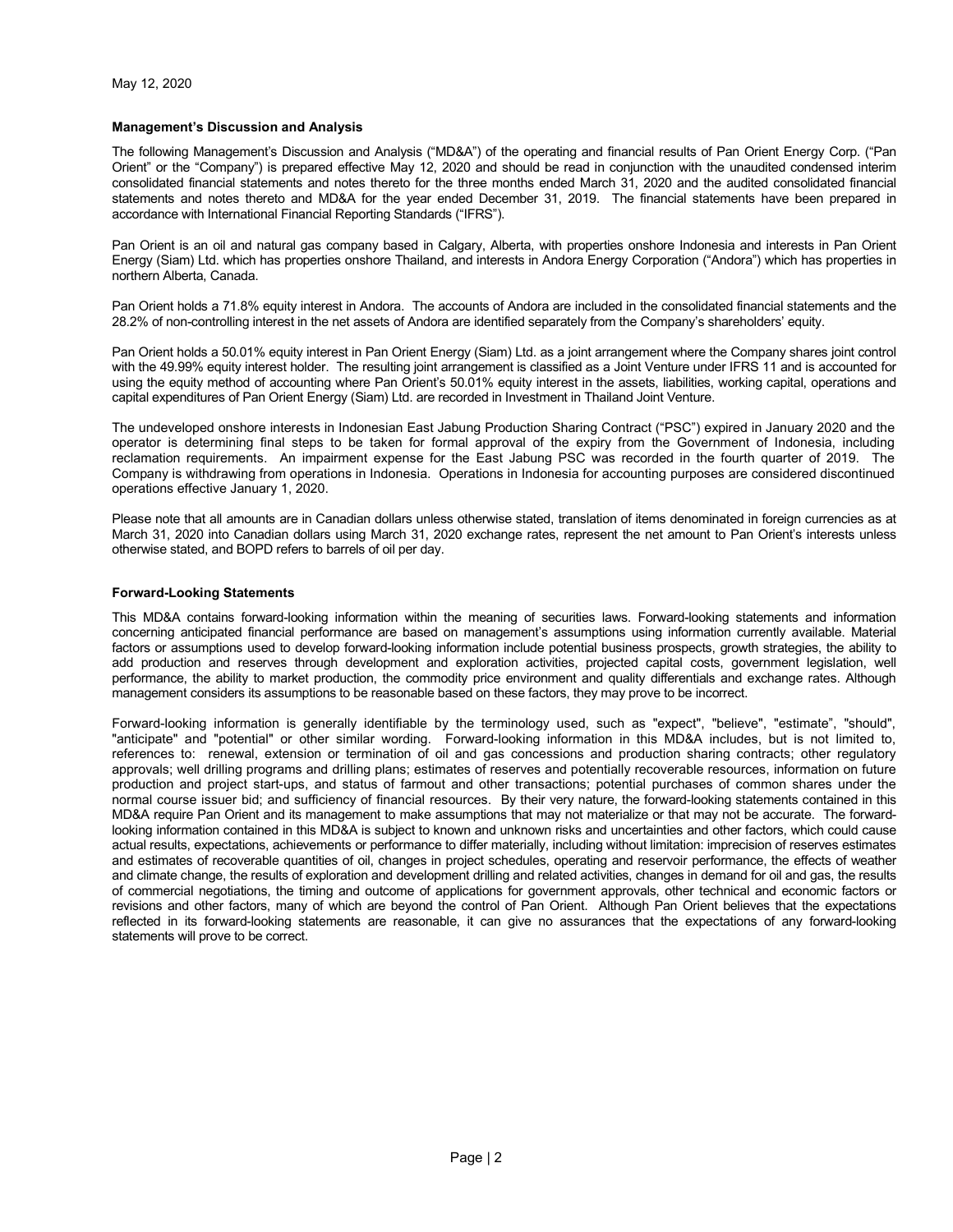The Company has provided or may provide forward-looking information with respect to reserves and resources estimates related to Thailand, Indonesia and Canada and estimated costs associated with work commitments in Thailand, Indonesia and Canada. Reserves and resources estimates are prepared by independent reservoir engineers and there are numerous uncertainties inherent in estimating quantities of oil and the cash flows to be derived therefrom. In general, estimates of economically recoverable volumes and the associated future net cash flows are based upon a number of variable factors and assumptions, such as historical production from the properties, production rates, ultimate reserves recovery, timing and amount of capital expenditures, marketability of commodities, royalty rates, the assumed effects of regulation by governmental agencies and future operating costs, all of which may vary from actual results. All such estimates are to some degree speculative, and classifications of reserves and resources volumes are only attempts to define the degree of speculation involved. The Company's actual production, revenues and development and operating expenditures with respect to its reserves and resources estimates will vary from estimates thereof and such variations could be material. The Company's estimated commitments are based on internally-prepared budgets and assumptions and, in the case where a tender process has been completed, actual contracted amounts. The estimated expenditures as provided by management will vary from the actual amounts required to carry out these commitments, and the difference may be significant.

Because forward-looking information addresses future events and conditions, it involves risks and uncertainties that could cause actual results to differ materially from those contemplated by the forward-looking information. These risks and uncertainties include, but are not limited to: commodity price volatility; well performance and marketability of production; transportation and refining availability and costs; exploration and development costs; the recoverability of estimated reserves and resources volumes; the Company's ability to add reserves through development and exploration activities; fluctuations in currency exchange rates; and changes in government legislation and regulations, including royalty and tax laws.

The forward-looking statements contained herein are as of May 12, 2020 and are subject to change after this date. Readers are cautioned that the foregoing list of factors that may affect future results is not exhaustive and as such undue reliance should not be placed on forwardlooking statements. Except as required by applicable securities laws, with the exception of events or circumstances that occurred during the period to which this MD&A relates that are reasonably likely to cause actual results to differ materially from material forward-looking information that was previously disclosed to the public, the Company disclaims any intention or obligation to update or revise these forwardlooking statements, whether as a result of new information, future events or otherwise.

## Non-IFRS Measures

Management uses and reports certain non-IFRS measures in the evaluation of operating and financial performance. Unless identified as a non-IFRS measure in this section all amounts presented in this MD&A are calculated in accordance with IFRS.

Total corporate adjusted funds flow from (used in) operations is cash flow from (used in) operating activities prior to changes in noncash working capital, unrealized foreign exchange gain or loss plus the corresponding amount from the Thailand operations which is recorded in Joint Venture for financial statement purposes and funds flow used in operations from discontinued operation in Indonesia. This measure is used by management to analyze operating performance and leverage. Adjusted funds flow as presented does not have any standardized meaning prescribed by IFRS and therefore it may not be comparable with the calculation of similar measures of other entities. Adjusted funds flow is not intended to represent operating cash flow or operating profits for the period nor should it be viewed as an alternative to cash flow from operating activities, net earnings or other measures of financial performance calculated in accordance with IFRS.

The Company's 50.01% equity interest in Pan Orient Energy (Siam) Ltd. is accounted for under the equity method as an Investment in Joint Venture. Adjusted funds flow from Investment in Joint Venture is the Company's net interest of the cash generated from operating activities from continuing operations before changes in non-cash working capital from Pan Orient Energy (Siam) Ltd.

The following table reconciles adjusted funds flow from (used in) operations to cash flow from (used in) operating activities, which is the most directly comparable measure calculated in accordance with IFRS:

|                                                                     | Three month ended<br>March 31 |         |  |  |
|---------------------------------------------------------------------|-------------------------------|---------|--|--|
| (\$thousands)                                                       | 2020                          | 2019    |  |  |
| Cash flow used in operating activities, continued operations (1)    | (399)                         | (832)   |  |  |
| Changes in non-cash working capital, continued operations (1)       | (60)                          | 100     |  |  |
| Cash flow used in operating activities, discontinued operations (1) | (415)                         | (1,617) |  |  |
| Changes in non-cash working capital, discontinued operations (1)    | 72                            | 1,632   |  |  |
| Unrealized foreign exchange gain (loss)                             | 1.518                         | (455)   |  |  |
| Share of adjusted funds flow from Investment in Joint Venture       | 3,688                         | 2,760   |  |  |
| Total corporate adjusted funds flow from operations                 | 4.404                         | 1.588   |  |  |

(1) Activities of the Company in Indonesia are reported as discontinued operations effective January 1, 2020 and amounts presented in 2019 are updated for comparative purposes.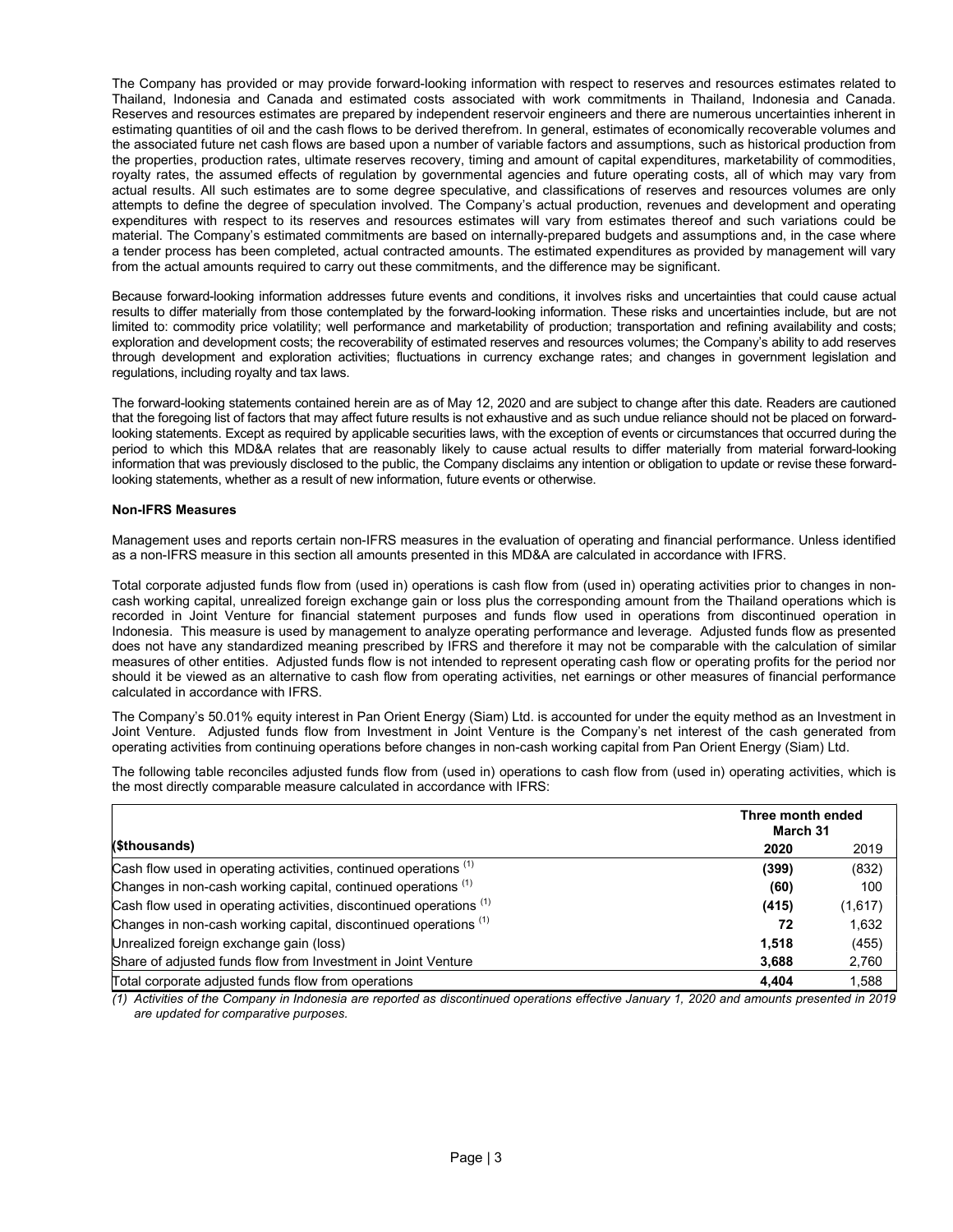Total corporate adjusted funds flow from operations, total corporate adjusted funds flow from operations per barrel and total corporate adjusted funds flow from operations per share (basic and diluted) do not have standardized meanings prescribed by IFRS and therefore may not be comparable to similar measures presented by other issuers. Adjusted funds flow is not intended to represent operating cash flow or operating profits for the period nor should it be viewed as an alternative to cash flow from operating activities, net earnings or other measures of financial performance calculated in accordance with IFRS. All references to total corporate adjusted funds flow from operations throughout this MD&A is cash flow from operating activities prior to changes in non-cash working capital, unrealized foreign exchange gain or loss plus the corresponding amount from Pan Orient's 50.01% interest in the Thailand operations which is recorded in Investment in Joint Venture for financial statement purposes and funds flow from (used in) operations from discontinued operations in Indonesia. Pan Orient has a 50.01% ownership interest in Pan Orient Energy (Siam) Ltd., but does not have any direct interest in, or control over, the crude oil reserves, operations or working capital of on-shore Concession L53. Basic and diluted total corporate adjusted funds flow from operations per share is calculated in the same manner as basic and diluted earnings or loss per share.

The term "field netback" is a non-IFRS measure that does not have a standardized meaning prescribed by IFRS. Pan Orient believes the term provides useful information to investors. "Field netback" is calculated by subtracting royalty, transportation and operating expenses from revenues.

## Petroleum and Natural Gas Properties

The Company's interests in principal properties are divided into two distinct groups: 1) partially developed concession located onshore Thailand, held by Pan Orient Energy (Siam) Ltd.; and 2) undeveloped Canadian oil sands leases, held by Andora. The undeveloped onshore interests at the East Jabung Production Sharing Contract ("PSC") in Indonesia expired in January 2020 and the operator is determining final steps to be taken for formal approval of the expiry by the Government of Indonesia, including reclamation requirements.

## Thailand

## Concession L53

At March 31, 2020, the Company held a 50.01% equity interest in Pan Orient Energy (Siam) Ltd. which is the operator of and holds a 100% working interest in Concession L53/48 ("Concession L53") in Thailand. Concession L53 is partially developed, has oil production and an active exploration and development program.

Pan Orient's 50.01% equity interest in Pan Orient Energy (Siam) Ltd. is classified as a Joint Venture under IFRS and accounted for using the equity method. As a jointly controlled Joint Venture, Pan Orient's 50.01% equity interest in the working capital, assets, capital expenditures, liabilities and operations of Pan Orient Energy (Siam) Ltd. are recorded as Investment in Thailand Joint Venture. Pan Orient's 50.01% equity interest in Pan Orient Energy (Siam) Ltd. is the Company's only investment in Thailand.

Pan Orient Energy (Siam) Ltd. holds a 100% interest in Thailand Concession L53, which has oil production, development and exploration operations. Concession L53 is located approximately 60 kilometers west of Bangkok and consists of 24.44 square kilometers associated with the L53-A, L53-B, L53-D, L53-G and L53-DD fields that are held through production licenses (with a 20 year primary term ending from 2030 to 2037 plus an additional 10 year renewal period that can be applied for) and a 211.69 square kilometer reserved area of exploration lands for a period of up to five years with the payment of a surface reservation fee, which is reimbursable through work program expenditures. The reserved area of 211.69 square kilometers, reduced from the 955.74 square kilometers of exploration lands at January 7, 2016, encompasses all of the remaining prospects defined within Concession L53 and is based on full coverage 3D seismic data. Pan Orient Energy (Siam) Ltd. has submitted a production license application for the L53-AA South field and is awaiting government approval that is anticipated in late June 2020. The reserved areas will expire in January 2021 after which only the production license areas will be retained. Crude oil revenue at Concession L53 is from sale of oil production to a refinery owned by the Thai National Oil Company.

The December 31, 2019 independent reserves evaluation for Thailand on-shore Concession L53 was prepared for Pan Orient Energy (Siam) Ltd., which is the operator and has a 100% working interest. The evaluation was conducted by Sproule International and was prepared in accordance with Canadian Securities Administrators National Instrument 51-101 – Standards of Disclosure for Oil and Gas Activities. Pan Orient has a 50.01% ownership interest in Pan Orient Energy (Siam) Ltd., but does not have any direct interest in, or control over, the crude oil reserves or operations of on-shore Concession L53. The values at December 31, 2019 identified as "Net to Pan Orient's 50.01% Equity Interest in Pan Orient Energy (Siam) Ltd." represent 50.01% of Pan Orient Energy (Siam) Ltd. reserves and values. Net to Pan Orient's 50.01% equity interest in Pan Orient Energy (Siam) Ltd., proved plus probable crude oil reserves were 1,834,000 barrels at December 31, 2019 from conventional sandstone reservoirs. Net to Pan Orient's 50.01% equity interest in Pan Orient Energy (Siam) Ltd., proved, probable and possible crude oil reserves were 3,789,000 barrels at December 31, 2019. Possible reserves are those additional reserves that are less certain to be recovered than probable reserves. There is a 10% probability that the quantities actually recovered will equal or exceed the sum of proved plus probable plus possible reserves.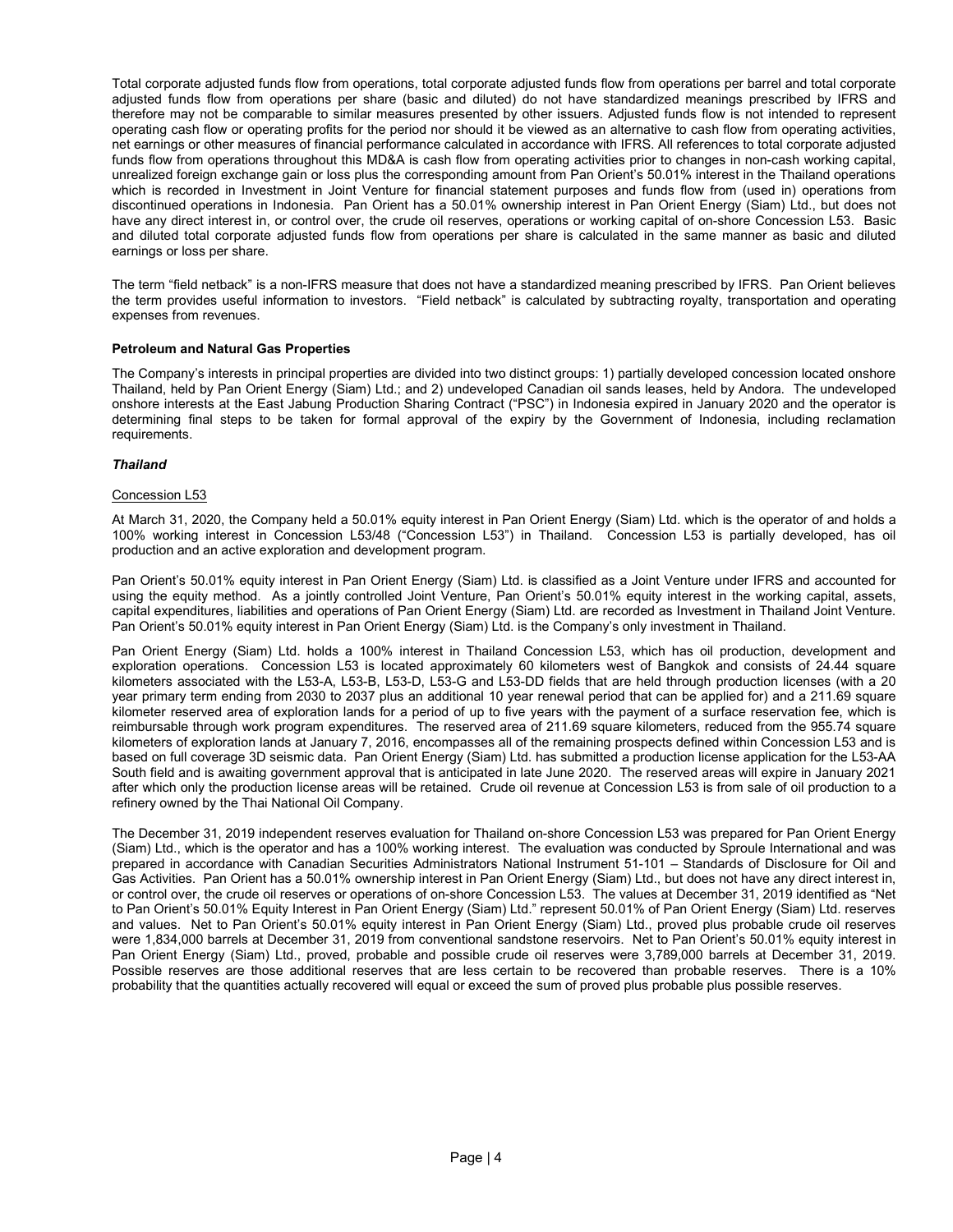## Indonesia

## East Jabung PSC

Pan Orient held a 49% non-operated interest in the East Jabung PSC located onshore Sumatra. Pan Orient was awarded the 6,227.72 square kilometers East Jabung PSC in 2011 and relinquished approximately 3,280 square kilometers of the East Jabung PSC's offshore area in 2014. A 440 kilometer 2D seismic program was completed in 2014. On June 1, 2015 Pan Orient completed a farm-out of a 51% participating interest and operatorship of the East Jabung PSC to a subsidiary of Repsol S.A. Pan Orient received an upfront cash payment of USD\$8 million, a firm commitment by the farminee to fund the first USD\$10.3 million towards the first exploration well and a contingent commitment to fund the first USD\$5.1 million towards an appraisal well, if justified.

In 2017, the Ayu-1X and Elok-1X wells were drilled but did not encounter commercial hydrocarbons. Drilling of the Ayu-1X and Elok-1X exploration wells satisfied the East Jabung PSC firm commitment of two exploration wells to be drilled prior to the expiry of the six year exploration phase. On January 11, 2019, the East Jabung PSC received approval for a four year exploration extension period of the PSC to January 20, 2023. The final remaining East Jabung PSC area after the extension is 1,245.56 square kilometers, representing 20% of the original PSC area. During the four year exploration extension period, the joint venture has the option of exiting or continuing with the East Jabung PSC on an annual basis. The Anggun-1X exploration well was drilled in the fourth quarter of 2019 but did not encounter commercial hydrocarbons. The operator of the East Jabung PSC has provided notice to the Government of Indonesia of withdrawal from the East Jabung PSC and is determining final steps to be taken for formal approval of the expiry from GOI, including reclamation requirements. Pan Orient is withdrawing from operations in Indonesia and the office in Jakarta was closed on March 31, 2020.

#### Canada

Andora is a private oil company, in which Pan Orient has a 71.8% ownership. As at March 31, 2020, Andora has interests in 47 sections (31.6 net sections) of Sawn Lake Alberta Crown oil sands within the central Alberta Peace River Oil Sands area. Andora is focused on developing the bitumen resources at the Sawn Lake property using steam assisted gravity drainage ("SAGD") development.

The Sawn Lake property is in a pre-commercial stage and the commercial viability of the SAGD recovery process at Sawn Lake has not yet been established. No proved or probable reserves were assigned at March 31, 2020.

Since mid-March 2020 there has been a severe decline in crude oil prices due to geopolitical events and the collapse of global demand for crude oil and related products resulting from COVID-19. This has resulted in dramatically lower prices for heavy oil and bitumen, and deterioration in the economics for commercial expansion at Sawn Lake. In the current market there is no expected commercial development at Sawn Lake. An impairment expense was recorded for the Sawn Lake interests in the first quarter of 2020. The Company will continue to monitor bitumen prices and other factors influencing the timing and extent of potential future SAGD development at Sawn Lake.

Andora is the operator of five oil sands leases with 36 gross sections (30.5 net sections) at Sawn Lake, where it has a working interest of either 50% or 100%. Three oil sands leases are operated by another company with 11 gross sections (1.1 net sections), where Andora is a non-operator with a 10% working interest.

A SAGD demonstration project at Sawn Lake commenced in 2013 and is located in the Central Block of Sawn Lake where Andora is the operator and holds a 50% working interest. The demonstration project consisted of one SAGD well pair drilled to a depth of 650 meters and a horizontal length of 780 meters and the SAGD facility for steam generation, water handling and bitumen treating. Steam injection commenced in May 2014 and produced bitumen from September 2014 to February 2016. The demonstration project successfully captured the key data associated with the objectives of the demonstration project and operations were suspended at the end of February 2016. The demonstration project has proven that the SAGD process works in the Bluesky formation at Sawn Lake, established characteristics of ramp up through stabilization of SAGD performance, indicated the productive capability, instantaneous steam-oil ratio ("ISOR"), and provided critical information required for well and facility design associated with any future commercial development. Production results to date are not necessarily indicative of long-term performance or of ultimate recovery and the Sawn Lake demonstration project has not yet proven that it is commercially viable.

Regulatory approval was received on December 5, 2017 for potential commercial expansion to 3200 BOPD at the Sawn Lake, Alberta SAGD project (in which Andora has a 50% working interest and is the operator) using Andora's proprietary Produced Water Boiler.

Summarized financial information with respect to Andora is as follows:

| Andora Energy Corporation              | As at and for the<br>Three month ended<br>March 31 |        |  |
|----------------------------------------|----------------------------------------------------|--------|--|
| (\$thousands)                          | 2020                                               | 2019   |  |
| Total assets                           | 1.491                                              | 84,148 |  |
| Total liabilities                      | 3,876                                              | 8,826  |  |
| Adjusted funds flow used in operations | (57)                                               | (101)  |  |
| Net loss                               | (78, 309)                                          | (88)   |  |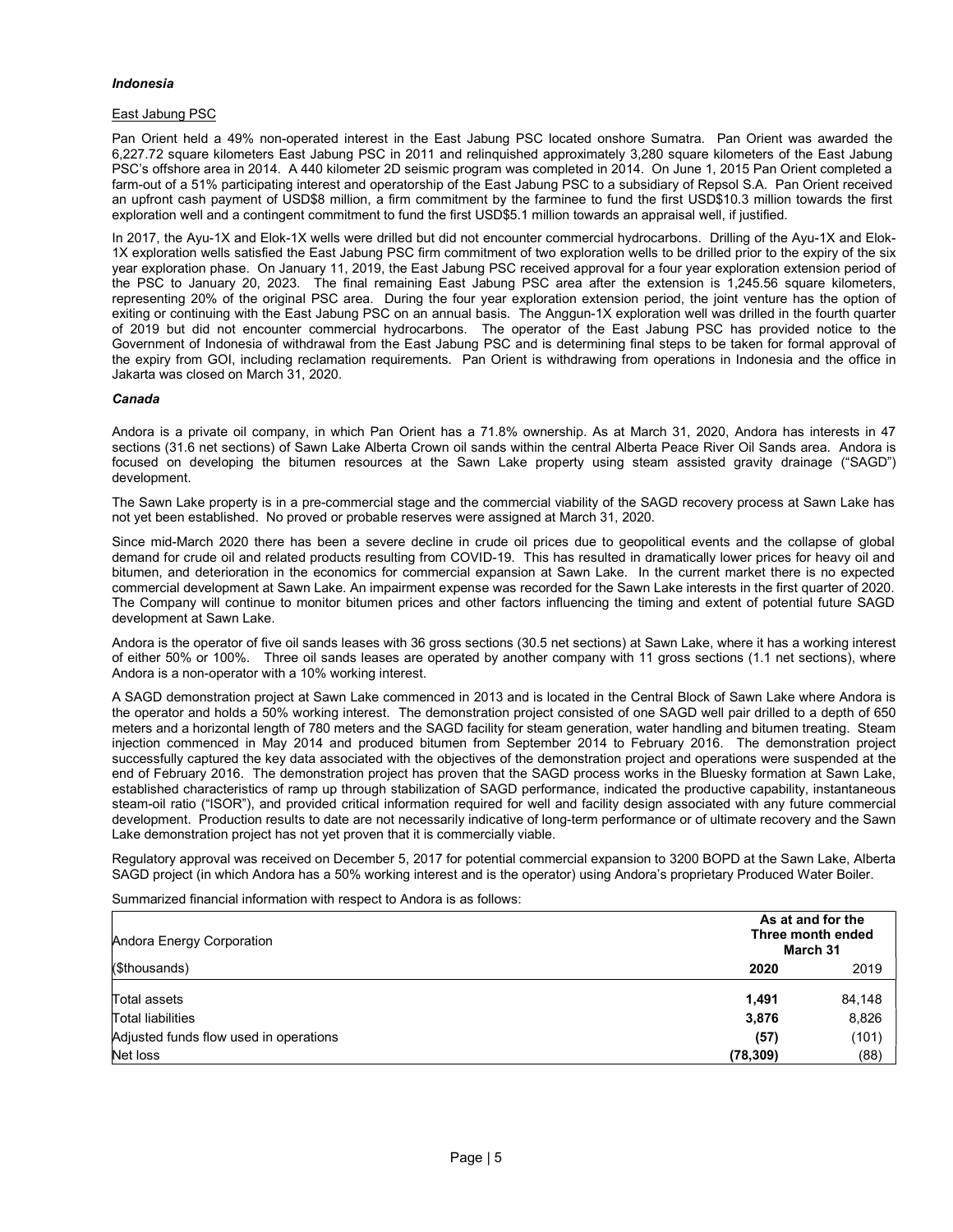| <b>Financial and Operating Summary</b>                                                                     |                 | <b>Three Months Ended</b> |                   |  |
|------------------------------------------------------------------------------------------------------------|-----------------|---------------------------|-------------------|--|
|                                                                                                            | March 31,       |                           |                   |  |
| (thousands of Canadian dollars except where indicated)                                                     | 2020            | 2019                      | % Change          |  |
| <b>FINANCIAL</b>                                                                                           |                 |                           |                   |  |
| Financial Statement Results - Excluding 50.01% Interest in Thailand Joint Venture                          |                 |                           |                   |  |
| (Note 1)                                                                                                   |                 |                           |                   |  |
| Net loss attributed to common shareholders                                                                 | (57, 117)       | (849)                     | 6628%             |  |
| Per share – basic and diluted                                                                              | \$ (1.05)       | \$ (0.02)                 | 6628%             |  |
| Cash flow used in operating activities (Note 2 & 3)                                                        | (399)           | (832)                     | $-52%$            |  |
| Per share - basic and diluted                                                                              | \$ (0.01)       | \$ (0.04)                 | $-52%$            |  |
| Cash flow from (used in) investing activities (Note 2 & 3)                                                 | 4,202           | (101)                     | -4260%            |  |
| Per share - basic and diluted                                                                              | \$0.08          | \$<br>(0.00)              | -4260%            |  |
| Cash flow used in financing activities (Note 2 & 3)                                                        | (699)           |                           |                   |  |
| Per share - basic and diluted<br>Change in cash and cash equivalents from discontinued operations (Note 3) | \$<br>(0.01)    | 0.00<br>\$                |                   |  |
| Working capital                                                                                            | (526)<br>25,779 | 638<br>30,970             | $-182%$<br>$-17%$ |  |
| Working capital & non-current deposits                                                                     | 26,386          | 31,566                    | $-16%$            |  |
| Long-term debt                                                                                             |                 |                           |                   |  |
| Shares outstanding (thousands)                                                                             | 53,400          | 54,900                    | $-3%$             |  |
| Capital Commitments (Note 4)                                                                               | 719             | 2,068                     | -65%              |  |
| Working Capital and Non-current Deposits                                                                   |                 |                           |                   |  |
| Beginning of period - Excluding Thailand Joint Venture                                                     | 22,158          | 33,139                    | $-33%$            |  |
| Adjusted funds flow from (used in) continued operations (Note 3 & 6)                                       | 1.059           | (1, 187)                  | $-189%$           |  |
| Adjusted funds flow from (used in) discontinued operations (Note 3)                                        | (343)           | 15                        | $-2387%$          |  |
| Consolidated capital expenditures (Note 7)                                                                 | (85)            | (705)                     | $-88%$            |  |
| Amounts (advanced to) received from Thailand Joint Venture                                                 | (2)             | 113                       | $-102%$           |  |
| Dividend received from Thailand Joint Venture                                                              | 4,300           |                           |                   |  |
| Finance lease payments                                                                                     | (121)           | (26)                      | 365%              |  |
| Normal course issuer bid                                                                                   | (689)           |                           |                   |  |
| Effect of foreign exchange                                                                                 | 109             | 217                       | $-50%$            |  |
| End of period - Excluding Thailand Joint Venture                                                           | 26,386          | 31,566                    | $-16%$            |  |
| Pan Orient 50.01% interest in Thailand Joint Venture Working Capital and Non-Current                       |                 |                           |                   |  |
| Deposits                                                                                                   | 5,862           | 6,413                     | -9%               |  |
| Economic Results - Including 50.01% Interest in Thailand Joint Venture                                     |                 |                           |                   |  |
| Total corporate adjusted funds flow from (used in) operations by region (Note 6)                           |                 |                           |                   |  |
| Canada                                                                                                     | 1,065           | (1, 179)                  | $-190%$           |  |
| Thailand (Note 8)                                                                                          | (6)             | (8)                       | $-25%$            |  |
| From continued operations                                                                                  | 1,059           | (1, 187)                  | $-189%$           |  |
| Indonesia - Discontinued Operations                                                                        | (343)           | 15                        | $-2387%$          |  |
| Adjusted funds flow from (used in) operations (excl. Thailand Joint Venture)                               | 716             | (1, 172)                  | $-161%$           |  |
| Share of Thailand Joint Venture (Notes 1 & 5)                                                              | 3,688           | 2,760                     | 34%               |  |
| Total corporate adjusted funds flow from operations                                                        | 4,404           | 1,588                     | 177%              |  |
| Per share - basic and diluted                                                                              | \$0.08          | \$0.03                    | 180%              |  |
| Capital Expenditures - Petroleum and Natural Gas Properties (Note 7)                                       |                 |                           |                   |  |
| Canada                                                                                                     | 85              | 124                       | $-31%$            |  |
| Indonesia - Discontinued Operations                                                                        |                 | 581                       | $-100%$           |  |
| Consolidated capital expenditures (excl. Thailand Joint Venture)                                           | 85              | 705                       | -88%              |  |
| Share of Thailand Joint Venture capital expenditures                                                       | 3,779           | 2,678                     | 41%               |  |
| Total capital expenditures (incl. Thailand Joint Venture & discontinued ops)                               | 3,864           | 3,383                     | 14%               |  |
| <b>Investment in Thailand Joint Venture</b>                                                                |                 |                           |                   |  |
| Beginning of period                                                                                        | 34,127          | 34,504                    | $-1%$             |  |
| Net income from Joint Venture                                                                              | 556             | 654                       | $-15%$            |  |
| Other comprehensive gain (loss) from Joint Venture                                                         | (176)           | 135                       | $-230%$           |  |
| Dividend paid                                                                                              | (4, 300)        |                           | 0%                |  |
| Amounts (received from) advanced to Joint Venture                                                          | 2               | (113)                     | $-102%$           |  |
| End of period                                                                                              | 30,209          | 35,180                    | $-14%$            |  |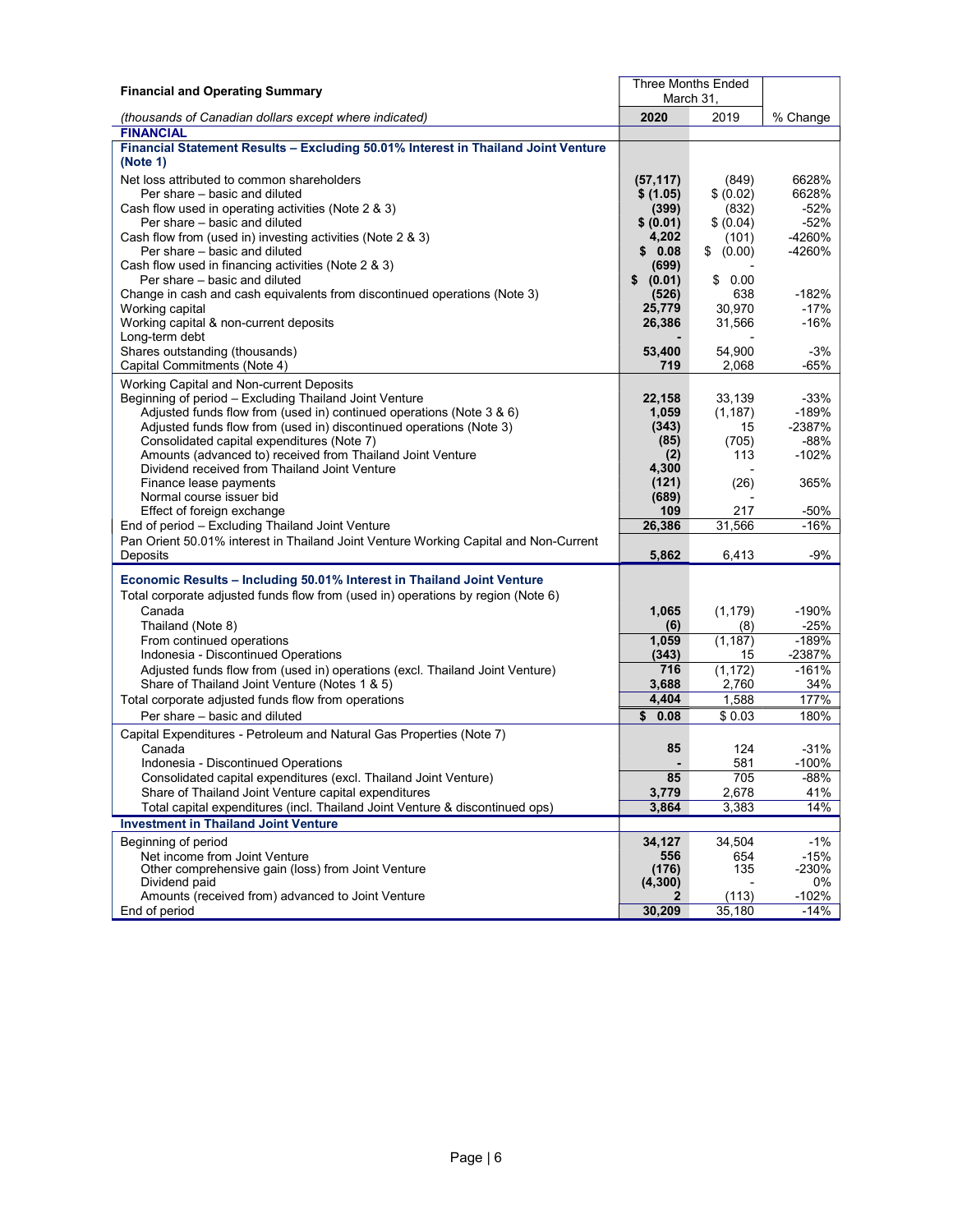|                                                                                                  | Three Months Ended<br>March 31, |                | %               |
|--------------------------------------------------------------------------------------------------|---------------------------------|----------------|-----------------|
| (thousands of Canadian dollars except where indicated)                                           | 2020                            | 2019           | Change          |
| <b>Thailand Operations</b>                                                                       |                                 |                |                 |
| Economic Results - Including 50.01% Interest in Thailand Joint Venture (Note 5)                  |                                 |                |                 |
| Oil sales (bbls)                                                                                 | 107,951                         | 45,601         | 137%            |
| Average daily oil sales (BOPD) by Concession L53                                                 | 1,186                           | 507            | 134%            |
| Average oil sales price, before transportation (CDN\$/bbl)                                       | \$63.63                         | \$80.17        | $-21%$          |
| Reference Price (volume weighted) and differential                                               |                                 |                |                 |
| Crude oil (Brent \$US/bbl)                                                                       | \$48.94                         | \$62.24        | $-21%$          |
| Exchange Rate \$US/\$Cdn                                                                         | 1.35                            | 1.37           | $-1%$           |
| Crude oil (Brent \$Cdn/bbl)                                                                      | \$66.24                         | \$85.25        | $-22%$          |
| Sale price / Brent reference price                                                               | 96%                             | 94%            | 2%              |
| Adjusted funds flow from (used in) operations (Note 6)<br>Crude oil sales                        | 6.869                           | 3,656          | 88%             |
| Government royalty                                                                               | (354)                           | (178)          | 99%             |
| Transportation expense                                                                           | (252)                           | (103)          | 145%            |
| Operating expense                                                                                | (740)                           | (449)          | 65%             |
| Field netback                                                                                    | 5,523                           | 2,926          | 89%             |
| General and administrative expense (Note 8)                                                      | (239)                           | (196)          | 22%             |
| Foreign exchange gain                                                                            | 6                               | 22             | $-73%$          |
| Current income tax                                                                               | (1,608)                         |                | 0%              |
| Thailand – Adjusted funds flow from operations                                                   | 3,682                           | 2,752          | 34%             |
| Adjusted funds flow from (used in) operations / barrel (CDN\$/bbl) (Note 6)<br>Crude oil sales   | \$63.63                         | \$80.17        | $-21%$          |
| Government royalty                                                                               | (3.28)                          | (3.90)         | $-16%$          |
| Transportation expense                                                                           | (2.33)                          | (2.26)         | 3%              |
| Operating expense                                                                                | (6.85)                          | (9.85)         | $-30%$          |
| Field netback                                                                                    | 51.16                           | 64.17          | $-20%$          |
| General and administrative expense (Note 8)                                                      | (2.21)                          | (4.30)         | $-48%$          |
| Foreign exchange gain                                                                            | 0.06                            | 0.48           | -88%            |
| Current income tax<br>Thailand – Adjusted funds flow from operations                             | (14.90)<br>\$34.11              | \$60.35        | 0%<br>$-43%$    |
| Government royalty as percentage of crude oil sales                                              | 5%                              | 5%             | 0%              |
| Income tax & SRB as percentage of crude oil sales                                                | 23%                             |                | 23%             |
| As percentage of crude oil sales                                                                 |                                 |                |                 |
| Expenses - transportation, operating, G&A and other                                              | 18%                             | 20%            | $-2%$           |
| Government royalty, SRB and income tax                                                           | 28%                             | 5%             | 23%             |
| Adjusted funds flow from operations, before interest income                                      | 54%                             | 75%            | $-22%$          |
| Wells drilled                                                                                    |                                 |                |                 |
| Gross                                                                                            | 4<br>2.0                        | $\overline{2}$ | 100%            |
| Net<br><b>Financial Statement Presentation</b>                                                   |                                 | 1.0            | 100%            |
| Results - Excl. 50.01% Interest in Thailand Joint Venture (Note 1)                               |                                 |                |                 |
| General and administrative expense (Note 8)                                                      | (6)                             | (8)            | $-25%$          |
| Adjusted funds flow used in consolidated operations                                              | (6)                             | (8)            | $-25%$          |
| Adjusted fund flow Included in Investment in Thailand Joint Venture                              |                                 |                |                 |
| Net income from Thailand Joint Venture                                                           | 556                             | 654            | $-15%$          |
| Add back non-cash items in net income                                                            | 3,132                           | 2,106          | 49%             |
| Adjusted funds flow from Thailand Joint Venture                                                  | 3,688                           | 2,760          | 34%             |
| Thailand – Economic adiusted funds flow from operations (Note 5)                                 | 3.682                           | 2,752          | 34%             |
| <b>Canada Operations</b>                                                                         |                                 |                |                 |
| Interest income                                                                                  | 109                             | 67             | 63%             |
| General and administrative expenses (Note 8)<br>Unrealized foreign exchange gain (loss) (Note 9) | (562)<br>1,518                  | (791)<br>(455) | $-29%$<br>-434% |
| Canada – Adjusted funds flow from (used in) operations                                           | 1,065                           | (1, 179)       | -190%           |
| <b>Indonesia - Discontinued Operations</b>                                                       |                                 |                |                 |
|                                                                                                  |                                 |                |                 |
| General and administrative expense (Note 8)<br>Realized foreign exchange gain (loss)             | (61)<br>(282)                   | (51)<br>66     | 20%<br>-527%    |
| Indonesia - Adjusted funds flow from (used in) operations                                        | (343)                           | 15             | $-2387%$        |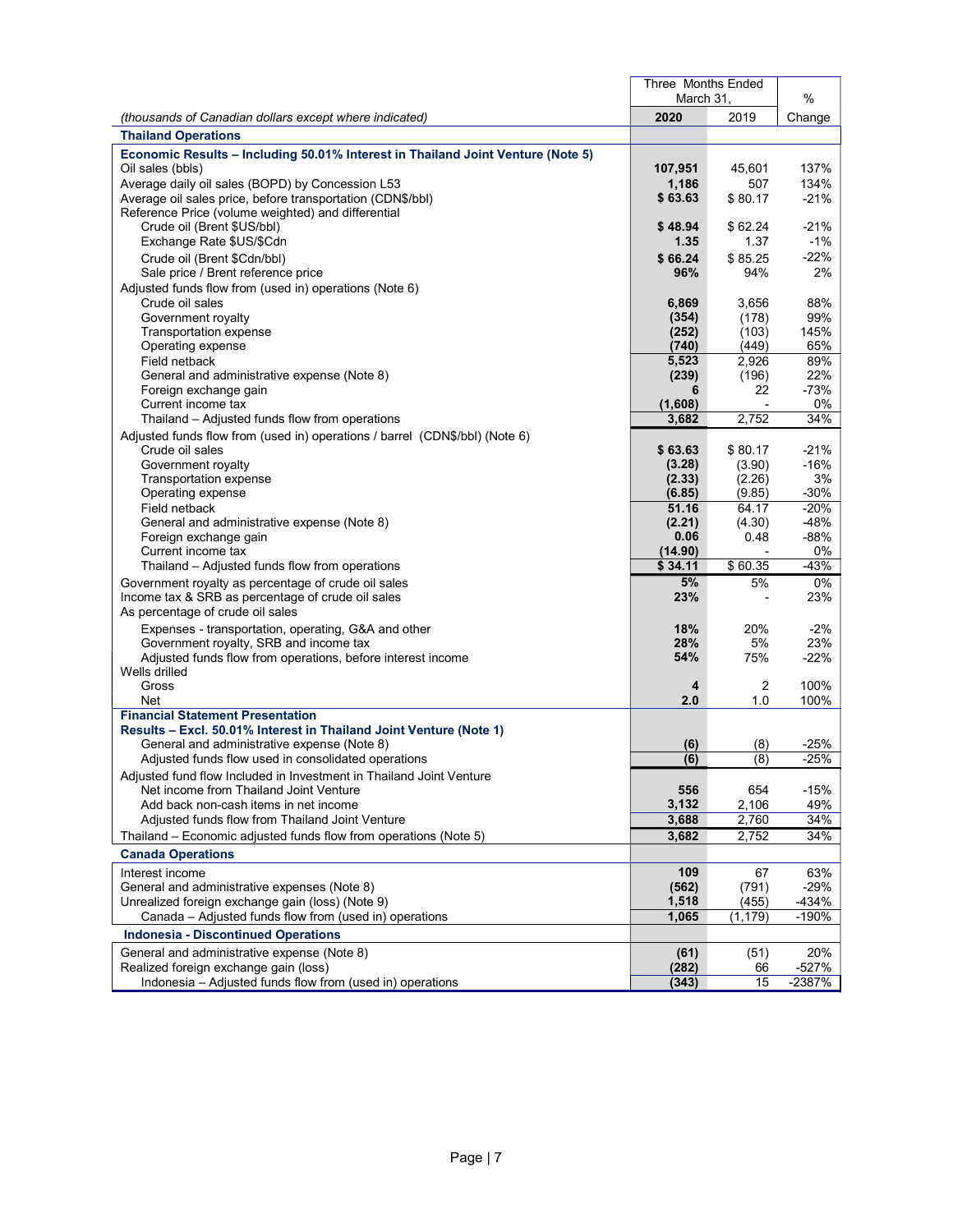- (1) Pan Orient holds a 50.01% equity interest in Pan Orient Energy (Siam) Ltd. as a joint arrangement where the Company shares joint control with the 49.99% equity interest holder. The resulting joint arrangement is classified as a Joint Venture under IFRS 11 and is accounted for using the equity method of accounting where Pan Orient's 50.01% equity interest in the assets, liabilities, working capital, operations and capital expenditures of Pan Orient Energy (Siam) Ltd. are recorded in Investment in Thailand Joint Venture.
- (2) As set out in the Consolidated Statements of Cash Flows in the unaudited Consolidated Financial Statements of Pan Orient Energy Corp.
- (3) The East Jabung PSC expired in January 2020 and the Company is withdrawing from operations in Indonesia. The operation in Indonesia for accounting purposes going forward is considered a discontinued operation and the amounts presented in 2019 are updated for comparative purposes.
- (4) Refer to Commitments note disclosure of the March 31, 2020 and March 31, 2019 Interim Condensed Consolidated Financial Statements.
- (5) For the purpose of providing more meaningful economic results from operations for Thailand, the amounts presented include 50.01% of results of the Thailand Joint Venture. Pan Orient has a 50.01% ownership interest in Pan Orient Energy (Siam) Ltd., but does not have any direct interest in, or control over, the crude oil reserves, operations or working capital of on-shore Concession L53.
- (6) Total corporate adjusted funds flow from (used in) operations is cash flow from operating activities prior to changes in noncash working capital, unrealized foreign exchange gain or loss plus the corresponding amount from Pan Orient's 50.01% interest in the Thailand Joint Venture which is recorded in Joint Venture for financial statement purposes. This measure is used by management to analyze operating performance and leverage. Adjusted funds flow as presented does not have any standardized meaning prescribed by IFRS and therefore it may not be comparable with the calculation of similar measures of other entities. Adjusted funds flow is not intended to represent operating cash flow or operating profits for the period nor should it be viewed as an alternative to cash flow from operating activities, net earnings or other measures of financial performance calculated in accordance with IFRS.
- (7) Cost of capital expenditures excluded decommissioning costs and the impact of changes in foreign exchange.
- (8) General & administrative expenses, excluding non-cash accretion on decommissioning provision and lease liabilities. The nominal amount of G&A shown in the three months ended March 31, 2020 and March 31, 2019 for Thailand operations related to G&A of the holding company of Pan Orient Energy (Siam) Ltd.
- (9) Realized and unrealized foreign exchange gain or loss mainly related to the U.S. dollars denominated cash balances held in Canada.
- (10) Tables may not add due to rounding.

## **HIGHLIGHTS**

Thailand (net to Pan Orient's 50.01% equity interest in the Thailand Joint Venture)

- The first phase of the 2020 drilling program was completed in the first quarter with four wells:
	- The L53-DD6ST2 appraisal well in the L53-DD field was placed on production February 11<sup>th</sup> and added, on average, 262 BOPD in February and 308 BOPD in March, net to Pan Orient's 50.01% equity interest. Test results are not necessarily indicative of long-term performance or ultimate recovery.
	- $\circ$  The L53-AA2 exploration well represents a potential new pool discovery and confirmation of the potential of this well through a 90 day production test period will commence as soon as the Thailand interprovincial mandatory quarantine period is lifted.
	- $\circ$  The L53-AA1 exploration well, targeting a structural closure approximately 1.2 kilometers due south of the L53-AA2 well AA sand penetration, was abandoned after failing to encounter oil bearing sands.
	- $\circ$  The L53-AAST1 sidetrack exploration well targeted a structural closure separate and up dip and due west of the L53-AA2 exploration well, but also failed to encounter oil bearing sands.
	- $\circ$  In addition to these four wells, the L53-BB1 exploration well commenced drilling on February 4<sup>th</sup> at a surface location 1.1 kilometers north of the L53-DD wellpad. Drilling was suspended three days later at 150 meters true vertical depth, far above the estimated depths of any potential reservoir targets, in order to reinforce the L53BB wellpad. This work has been completed and the drilling of L53-BB1 will recommence as the first well of the second phase of the drilling program.
- Net to Pan Orient's 50.01% equity interest in the Thailand Joint Venture, oil sales from Concession L53 in the first quarter of 2020 were 1,186 BOPD, with 791 BOPD from the L53-DD field. Oil sales averaged 1,184 BOPD in April 2020 and the April realized oil price was US\$22.70, a 22% premium to the Brent reference price.
- Concession L53 field netback was \$51.16 per barrel in the first quarter of 2020, an increase of 3% from \$49.52 per barrel in the fourth quarter of 2019. Field netback during the first quarter of 2020 on a per barrel of oil basis, was a realized price of \$63.63, less a 5% royalty to the Thailand government of \$3.28, transportation expenses of \$2.33 and operating expenses of \$6.85. Although the Brent crude oil reference price decreased 22% to US\$48.94 during the first quarter of 2020, the realized price increased 2% resulting from a new crude oil sales agreement effective February 1, 2020 and a higher exchange rate for the US dollar. The Concession L53 realized price as compared to the Brent reference price in 2020 was 83% in January, 98% in February and 113% in March.
- Strong financial results in Thailand in the first quarter of 2020, net to Pan Orient's share of the Thailand Joint Venture, with adjusted funds flow from operations of \$3.7 million (\$34.11 per barrel) primarily funding capital expenditures of \$3.8 million, a \$4.3 million dividend paid to Pan Orient in January 2020, and Thailand Joint Venture working capital and long-term deposits at March 31, 2020 of \$5.9 million.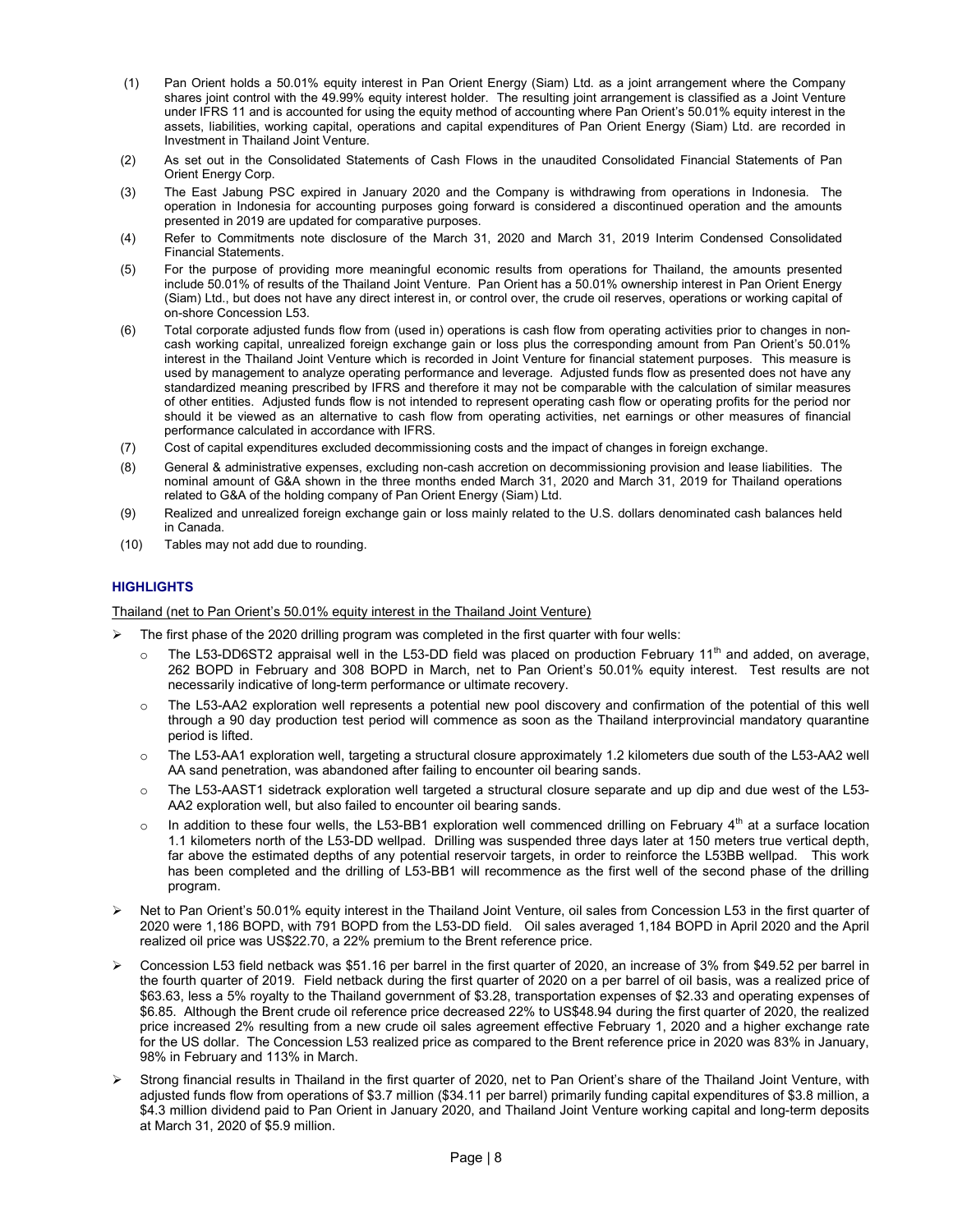## Indonesia East Jabung Production Sharing Contract (Pan Orient is non-operator with a 49% ownership interest)

- $\triangleright$  Following the unsuccessful Anggun-1X exploration well in the fourth quarter of 2019, the operator of the East Jabung Production Sharing Contract ("PSC") provided notice to the Government of Indonesia in January 2020 of withdrawal from the East Jabung PSC and is determining final steps to be taken for formal approval of the expiry from the GOI, including reclamation requirements.
- $\triangleright$  Pan Orient is withdrawing from operations in Indonesia and the office in Jakarta was closed March 31, 2020.
- Activities of the Company in Indonesia are reported in 2020 as discontinued operations. For the first quarter of 2020, discontinued operations in Indonesia was \$343 thousand in expenses, with \$61 thousand of G&A expense and \$282 thousand in realized and unrealized foreign exchange losses on currency exchange rates since the end of 2019.

Sawn Lake (Operated by Andora Energy Corporation, in which Pan Orient has a 71.8% ownership)

- Since mid-March 2020 there has been a severe decline in crude oil prices due to geopolitical events and the collapse of global demand for crude oil resulting from COVID-19. This has resulted in dramatically lower prices for heavy oil and bitumen, and deterioration in the economics for commercial expansion at Sawn Lake. In the current market there is no expected commercial development at Sawn Lake. The Company reported a non-cash impairment charge of \$85.8 million on Sawn Lake Exploration and Evaluation assets in the first quarter of 2020 offset by the associated \$5.6 million reduction in deferred tax liabilities for a net impairment expense of \$80.2 million. The net impairment charge of \$80.2 million is reported as \$57.6 million attributable to common shareholders of Pan Orient and \$22.6 million attributable to the non-controlling interest (being the other shareholders of Andora).
- Capital expenditures in the first quarter of 2020 for Andora were \$85 thousand for capital expenditures at Sawn Lake, capitalized operating expenses for the suspended demonstration project facility and wellpair at Sawn Lake Central and capitalized G&A. Subsequent to the impairment of Sawn Lake recorded at March 31, 2020, no operating expenses or G&A will be capitalized.

#### Corporate

- Total corporate adjusted funds flow from operations (including Pan Orient's 50.01% equity interest in the Thailand Joint Venture) of \$4.4 million (\$0.08 per share) in the first quarter of 2020. The increase from \$3.2 million (\$0.06 per share) in the fourth quarter of 2019 is largely due to foreign exchange gains of \$1.5 million in Canada on cash holdings denominated in US dollars.
- $\triangleright$  The loss attributable to common shareholders for the first quarter of 2020 was \$57.1 million (\$1.05 loss per share), resulting from a net \$57.6 million impairment charge for the Sawn Lake, Alberta Exploration and Evaluation assets.
- $\triangleright$  Under the normal course issuer bid Pan Orient is authorized to purchase, for cancellation, up to 4,504,064 of its common shares (10% of the public float) during the period of May 16, 2019 to May 16, 2020. To May 14, 2020 Pan Orient has repurchased 2,190,900 common shares at an average price of \$0.78 per share, with 1,536,500 common shares repurchased during the period of January 1 to April 20, 2020 at an average price of \$0.59 per share. As at May 14, 2020 there are 53.0 million common shares outstanding. The Company intends to renew the normal course issuer bid.
- Pan Orient has a strong financial position at March 31, 2020 with working capital and non-current deposits of \$26.4 million and no long-term debt. In addition, the Thailand Joint Venture has \$5.9 million in working capital and long-term deposits, net to Pan Orient's 50.01% equity interest, and even at the lower current crude oil prices Thailand funds flow from operations are expected to fund the remaining 2020 Thailand exploration and development activities.

## **OUTLOOK**

## THAILAND

## Concession L53 Onshore (Pan Orient Energy (Siam) Ltd., in which Pan Orient has 50.01% ownership)

The Company plans to commence the second phase of the drilling program in the second half of May, with the exact timing subject to the lifting of the Thailand interprovincial 14 day mandatory quarantine period currently in place. The program will consist of two firm exploration wells and one water disposal well. Two additional appraisal wells at the L53DD field await final government approval anticipated in late June 2020, and will be deferred to the latter part of 2020.

The L53-BB1 exploration well had commenced drilling on February 4, 2020 and suspended February 7th in order to reinforce the L53BB wellpad. This work has been completed and drilling is anticipated to recommence in the next two weeks. The second well in the program will be the L53DW-1 water disposal well with a surface location at the L53DD field. The purpose of this well will be to substantially reduce the approximately \$2,600 per day in water trucking costs (net to Pan Orient's 50.01% interest) from the L53DD field facility.

The third, and last firm well in the program will be the L53AC-E1 exploration well (identified as the West A1-A4 prospect in the February 14, 2020 Company presentation), targeting a prospect 4.7 kilometers north of the producing L53-D field.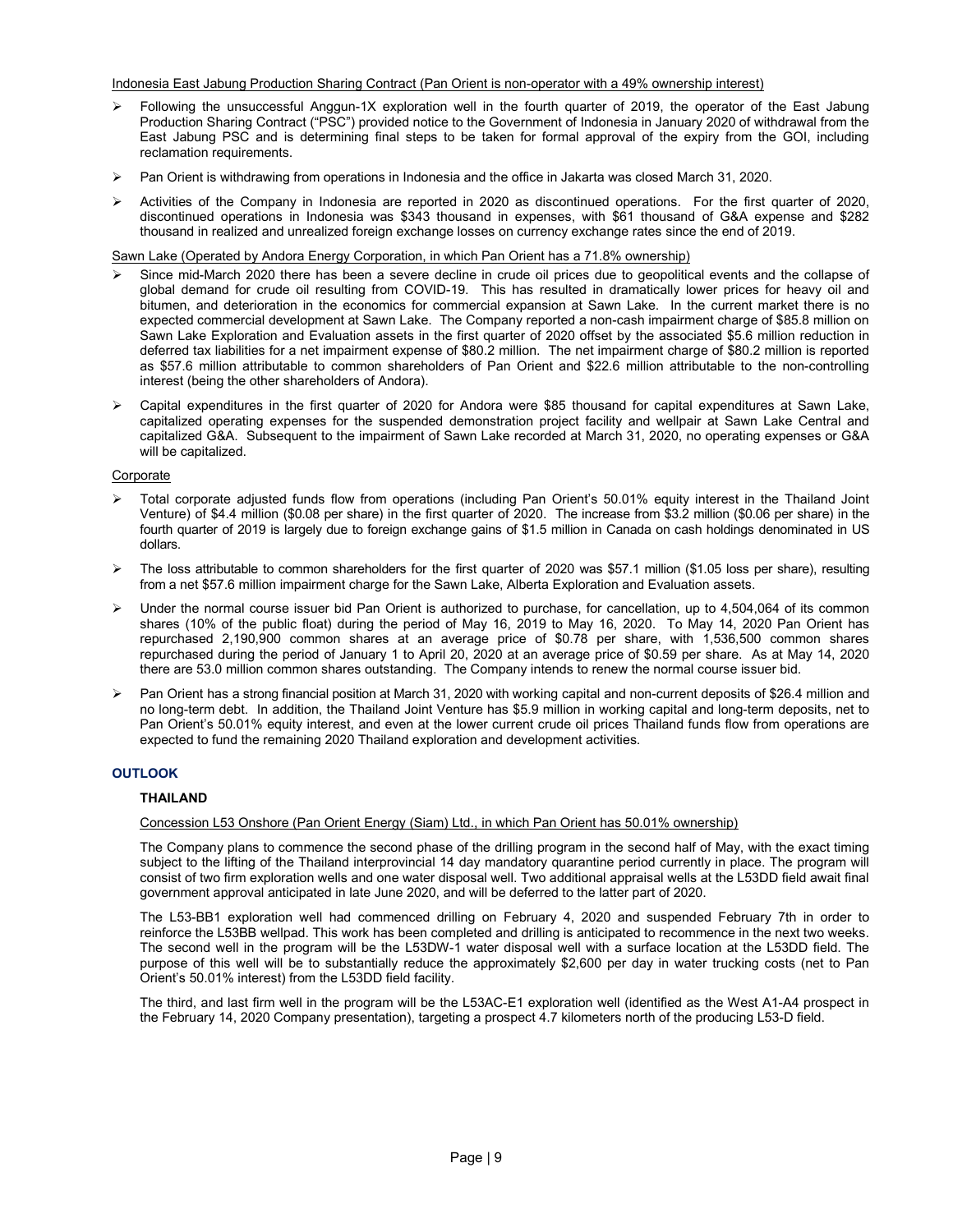## CANADA

#### Corporate

Pan Orient is committed to maintaining a strong cash position during these challenging and uncertain times. The focus for the remainder of 2020 is to complete exploration drilling and development activities in Thailand prior to the "reserved area" exploration lands expiring in January 2021, and to finance these activities with funds flow from operations generated in Thailand.

## COVID-19 CORONAVIRUS

The Company's operations in Thailand have been affected by the worldwide COVID-19 coronavirus pandemic. The Thailand government imposed a state of emergency in late March, giving it wide-ranging powers to address the crisis. Social distancing and personal hygiene were strongly encouraged, and many businesses closed. An overnight curfew was imposed in early April and the government issued a travel ban on all foreigners entering Thailand. These measures have been effective. New confirmed cases of COVID-19 in Thailand peaked at the end of March and early April, followed a week or so later by a peak in deaths. Overall, the infection and death rate has been much lower in Thailand than in most western nations.

Prudent measures have been taken by the Company to help protect the health and safety of staff, which are of paramount importance. The Company and its joint venture partner were fortunate to have completed the first phase of the 2020 Thailand drilling program before the real effects of the pandemic were felt. The second phase of the drilling program was to have commenced in late April but has now been delayed to the second half of May, with the exact timing being subject to the lifting of the Thailand interprovincial 14 day mandatory quarantine period currently in place.

The economic effects of the pandemic have been severe. World demand for oil has dropped precipitously and has been exacerbated by excess supply from Saudi Arabia and Russia. In the current environment, no commercial development is expected at Sawn Lake and the Company has recorded a non-cash impairment expense for Sawn Lake.

As detailed earlier in this press release, Pan Orient is well-positioned to withstand these unprecedented events. The Company is optimistic about a slow return to normal operations and less volatile market conditions but the outlook for world oil prices remains challenging.

## Net income from Thailand Joint Venture

The Company holds a 50.01% equity interest in Pan Orient Energy (Siam) Ltd. ("POS"), which is considered a Joint Venture under IFRS and is accounted for using the equity method. Pan Orient has a 50.01% ownership interest in Pan Orient Energy (Siam) Ltd., but does not have any direct interest in, or control over, the crude oil reserves, operations or working capital of Concession L53. Distributions received from the joint venture reduce the carrying amount of the investment whereas funding to the joint venture increases the carrying amount. The Company's profit or loss includes its share of the joint venture's profit or loss and the Company's other comprehensive income or loss includes its share of the joint venture's other comprehensive income or loss.

| Income from Joint Venture                | Three months ended March 31 |            |         |            |
|------------------------------------------|-----------------------------|------------|---------|------------|
| Pan Orient Energy (Siam) Ltd.            |                             | 2020       |         | 2019       |
| (Net to Pan Orient 50.01%)               | \$000s                      | \$ per bbl | \$000s  | \$ per bbl |
| Crude oil revenue                        | 6,869                       | 63.63      | 3.656   | 80.17      |
| Government royalty                       | (354)                       | (3.28)     | (178)   | (3.90)     |
| Transportation expense                   | (252)                       | (2.33)     | (103)   | (2.26)     |
| Production and Operating expense         | (740)                       | (6.85)     | (449)   | (9.85)     |
| Field netback                            | 5,523                       | 51.16      | 2,926   | 64.17      |
| General and administrative               | (233)                       | (2.16)     | (188)   | (4.12)     |
| Foreign exchange gain                    | 6                           | 0.06       | 22      | 0.48       |
| Current income tax expense               | (1,608)                     | (14.90)    |         |            |
| Adjusted funds flow from operations      | 3,688                       | 34.16      | 2.760   | 60.53      |
| Depletion, depreciation and amortization | (2,379)                     | (22.04)    | (1,244) | (27.28)    |
| Accretion                                | (6)                         | (0.07)     | (8)     | (0.18)     |
| <b>Exploration expense</b>               |                             |            | (5)     | (0.11)     |
| Deferred tax expense                     | (457)                       | (4.22)     | (700)   | (15.35)    |
| Net income                               | 846                         | 7.84       | 803     | 17.61      |
| Amortization of fair value adjustment    | (290)                       | (2.69)     | (149)   | (3.27)     |
| Net income from Joint Venture            | 556                         | 5.15       | 654     | 14.34      |

Note: Tables may not add due to rounding

Crude oil revenue earned within Thailand Joint Venture, net to Pan Orient 50.01% equity interest

Oil sales from Concession L53 in Thailand averaged 1,186 BOPD during the three months ended March 31, 2020 compared to 507 BOPD during the first quarter of 2019. Oil production in the first quarter of 2020 was higher than the first quarter of 2019 due to increased production at the L53-DD oil field with approval of the L53-DD Production License in April 2019 and the drilling of additional appraisal wells.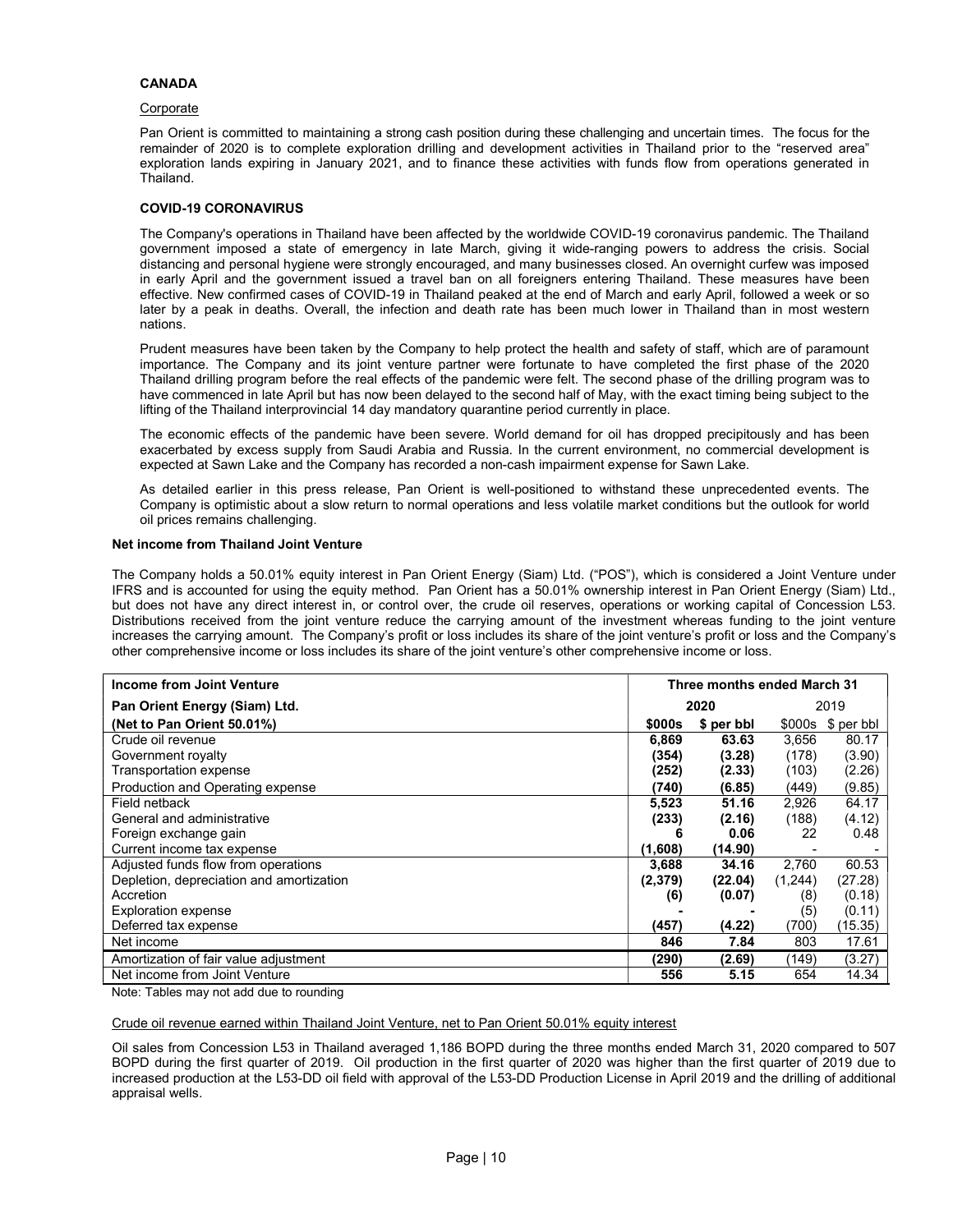Oil sales revenue from Concession L53 was \$6.9 million for the three months ended March 31, 2020 compared to \$3.7 million in the first quarter of 2019. Revenue in the first quarter of 2020 was higher than the first quarter in 2019 due to higher production partially offset by lower realized price per barrel. The realized price per barrel was \$63.63 for the three months ended March 31, 2020 compared to \$80.17 during the first quarter of 2019.

#### Royalties expense incurred within Thailand Joint Venture, net to Pan Orient 50.01% equity interest

Royalties on Concession L53 are paid to the Thailand government and are based on production volumes per concession ranging from 5% on production of less than 2,000 BOPD to 15% on production over 20,000 BOPD.

## Production and operating expense incurred within Thailand Joint Venture, net to Pan Orient 50.01% equity interest

Production and operating costs on a per barrel basis were \$6.85 per barrel in the first quarter of 2020 and were lower compared to \$9.85 per barrel in the first quarter of 2019. Higher production lowered fixed operating costs per barrel.

#### Tax expense incurred within Thailand Joint Venture, net to Pan Orient 50.01% equity interest

Petroleum income tax in Thailand Joint Venture is 50% of taxable income which is calculated based on adjusted funds flow from operations less capital expenditures (deductible at varying rates), special remuneratory benefit tax ("SRB"), and other permitted deductions. The Thailand operations became taxable since the third quarter of 2019 as cashflow from operations and realized foreign exchange gains exceeded available tax pools.

Thailand SRB is a tax at sliding scale rates of 0 - 75% applied on a concession-by-concession basis to petroleum profits as defined in Thai tax legislation which includes deductions for expenses and capital spent. The rate is principally determined by revenue for the concession (production and pricing) but is subject to other adjustments such as changes in Thailand's consumer and wholesale price indices and cumulative meters drilled on the concession. There was no SRB tax paid since inception to date for Concessions L53 and because of the numerous factors involved in the SRB calculation, it is uncertain if SRB will be payable on the concession.

#### Depletion, Depreciation & Amortization ("DD&A") incurred within Thailand Joint Venture, net to Pan Orient 50.01% equity interest

Depletion is provided on costs accumulated using the unit-of-production method based on an independent engineering estimate of the Thailand Joint Venture's share of proved plus probable reserves, before royalties. DD&A was \$22.04 per barrel during the first quarter of 2020 compared to \$27.28 per barrel during the first quarter of 2019. On a per barrel basis, DD&A is lower during the first quarter of 2020 than the first quarter of 2019 due to oil discovery and positive technical revisions on reserves resulted in an increase in proved and probable reserves at December 31, 2019.

## General and Administrative ("G&A") Expenses

|          | Three months ended |
|----------|--------------------|
| March 31 |                    |
| 2020     | $2019^{(1)}$       |
| 568      | 800                |
| O        |                    |
| 574      | 808                |
| 72       | 63                 |
| 239      | 196                |
|          |                    |
| 885      | 1,067              |
|          |                    |

(1) Activities of the Company in Indonesia are reported in 2020 as discontinue operations and amounts presented in 2019 are updated for comparative purposes.

(2) G&A, net of overhead recoveries, represents the portion of Pan Orient's G&A expenses charged by Andora, as operator, to the Sawn Lake joint venture operations and capital projects. Overhead recoveries were \$6 thousand for the three months ended March 31, 2020 and 2019.

(3) Capitalized G&A allocated to capital projects represents compensation and other directly attributable costs associated with property acquisition, and exploration and development activities. Capitalized G&A relates to exploration and development activities at the East Jabung PSC in Indonesia and the Company's heavy oil demonstration project in Canada. Subsequent to the impairment of these assets, no G&A will be capitalized.

(4) Amounts include non-cash accretion expense

Total G&A, net of recoveries, was lower during the first quarter of 2020 than 2019 due to a year-end compensation was paid in 2019 but not in 2020.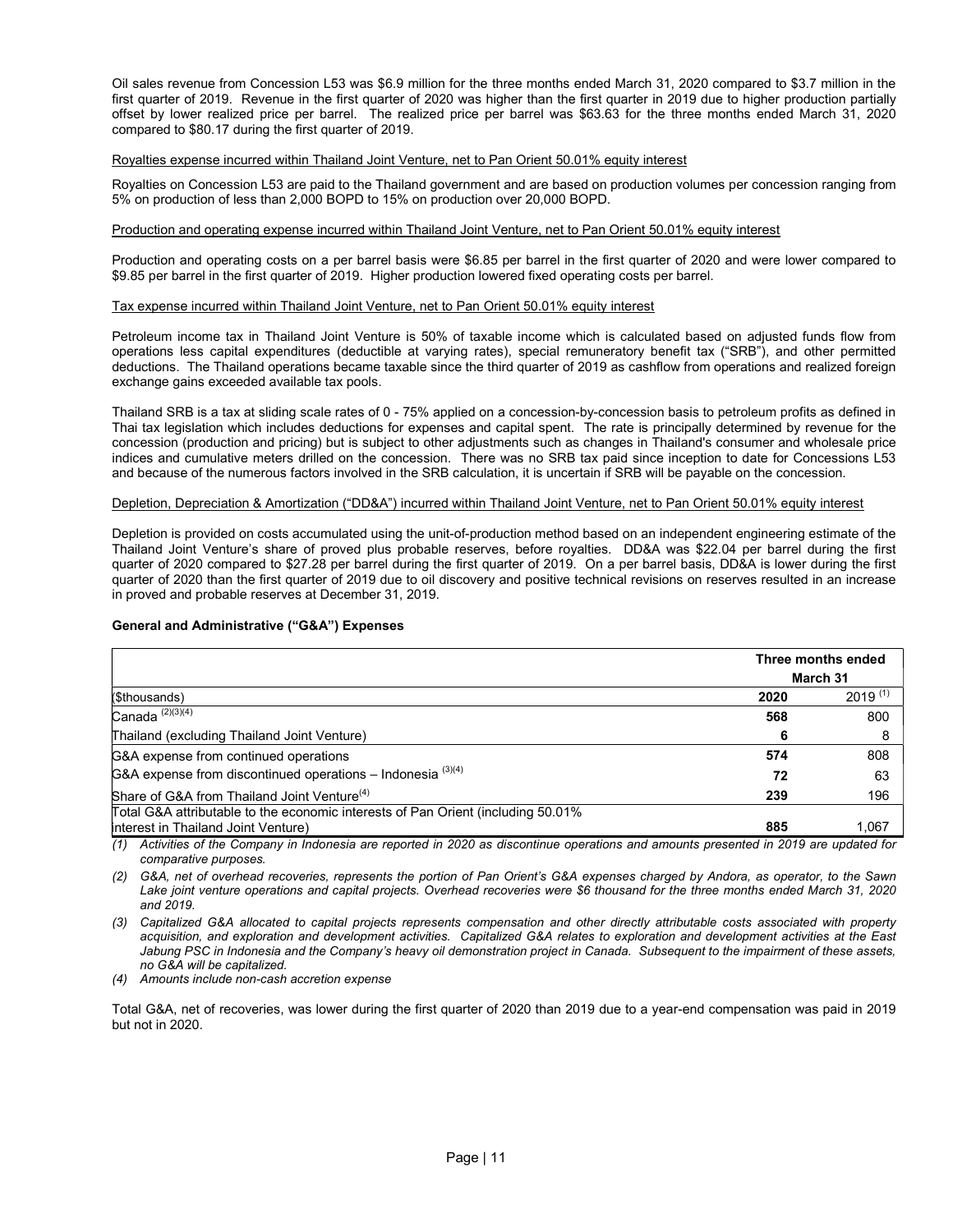|                                                                                           | Three months ended March 31 |         |        |         |  |
|-------------------------------------------------------------------------------------------|-----------------------------|---------|--------|---------|--|
|                                                                                           | 2020                        |         |        | 2019    |  |
|                                                                                           | <b>Net</b>                  |         |        | Net     |  |
|                                                                                           |                             | wells   |        | wells   |  |
| Capital expenditures <sup>(1)</sup>                                                       | \$000s                      | drilled | \$000s | drilled |  |
| Canada - Continued operations                                                             | 85                          |         | 124    |         |  |
| Indonesia - Discontinued operations                                                       |                             |         | 581    |         |  |
| Share of Thailand Joint Venture capital expenditures <sup>(2)</sup>                       | 3.779                       |         | 2.678  |         |  |
| Total capital expenditures attributable to the economic interest of Pan Orient (including |                             |         |        |         |  |
| 50.01% interest in Thailand Joint Venture)                                                | 3.864                       |         | 3.383  |         |  |

Excluded decommissioning costs and the impact of changes in foreign currency translation.

Pan Orient's 50.01% share of capital expenditures in the Thailand Joint Venture are accounted for using the equity method as an Investment in Joint Venture. Pan Orient has a 50.01% ownership interest in Pan Orient Energy (Siam) Ltd., but does not have any direct interest in, or control over, the crude oil reserves or operations of on-shore Concession L53.

#### Canada

Capital expenditures in the first quarter of 2020 for Andora were \$85 thousand for capital expenditures at Sawn Lake, capitalized operating expenses for the suspended demonstration project facility and wellpair at Sawn Lake Central and capitalized G&A. Subsequent to the impairment of Sawn Lake recorded at March 31, 2020, no operating expenses or G&A will be capitalized.

#### Thailand

Capital expenditures related to Thailand Joint Venture were \$3.8 million for the three months ended March 31, 2020 consisted of drilling of L53-DD6ST2 appraisal well, L53-AA2 exploration well, L53-AA1 exploration well, L53-AAST1 sidetrack exploration well, workover activities, equipment inventory purchases, capitalized general and administrative expenses and other development activities

#### Liquidity and Capital Resources

Pan Orient's capital program, including the 50.01% share of the Thailand Joint Venture, was \$3.9 million for the three months ended March 31, 2020 and was financed from existing working capital and adjusted funds flow from operations within the Thailand Joint Venture. At March 31, 2020 the Company's working capital plus non-current deposits was \$26.4 million compared to \$22.2 million at December 31, 2019. The Company had estimated outstanding capital commitments of \$0.7 million at March 31, 2020 which remained unchanged from December 31, 2019. In addition to Pan Orient's consolidated working capital and non-current deposits, its investment in the Thailand Joint Venture includes \$5.9 million of its share of working capital and non-current deposits and \$2.8 million of equipment inventory to be utilized for future operations of the Thailand Joint Venture.

Non-current deposits of \$0.6 million at March 31, 2020 consisted of deposits placed with the Alberta energy regulator in Canada for the interests of Andora at Sawn Lake.

#### Share Capital

| Outstanding (thousands) | May 12, 2020 | March 31, 2020 | December 31, 2019 |
|-------------------------|--------------|----------------|-------------------|
| Common shares           | 52.960       | 53.400         | 54.496            |
| Stock options           | 2.935        | 2.935          | 5,115             |
| Total                   | 55.895       | 56.335         | 59.611            |

In May 2019, the Company renewed its normal course issuer bid through the TSX-V to continue the ability to purchase its common shares. Under the terms of the bid, Pan Orient is authorized to purchase, for cancellation, up to 4,504,064 of its common shares (10% of the public float), subject to a maximum of 1,098,008 common shares (2% of the 54,900,407 issued and outstanding common shares) during any 30 day period. The ability to purchase common shares under the bid commenced on May 16, 2019 and ends one year after commencement or on the earlier date on which Pan Orient has either acquired the maximum number of common shares specified above or otherwise decided not to make any further purchases.

During the first quarter of 2020, the Company purchased 1,096,000 shares under a normal course issuer bid at prices ranging from \$0.60 to \$0.65 per share, averaging \$0.63. Subsequent to March 31, 2020, the Company purchased an additional 440,500 shares at an average per share of \$0.48. A total of 2,190,900 common shares at an average price of \$0.78 per share were purchased from May 2019 to the date of this MD&A. The Company intends to renew the normal course issuer bid.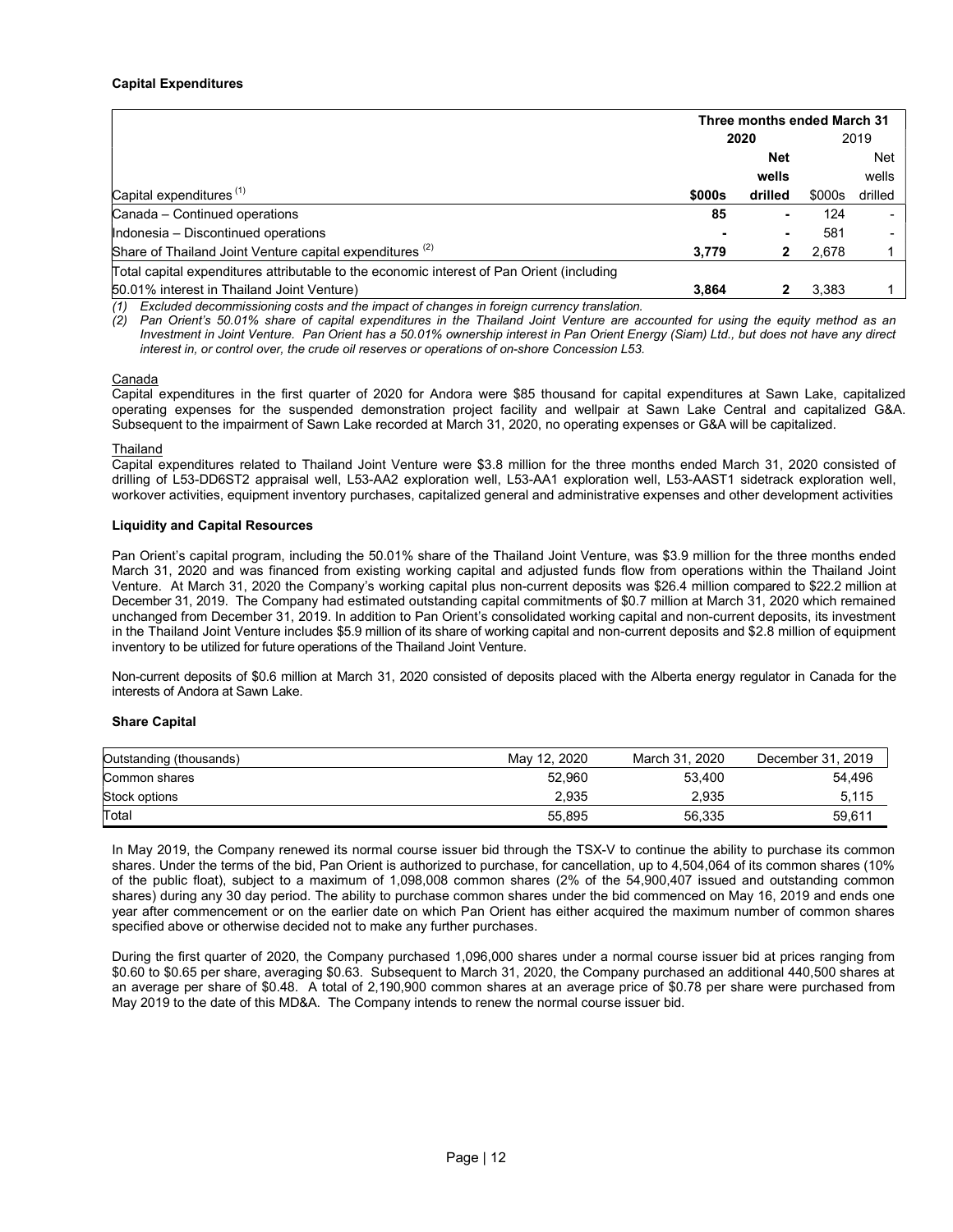## Foreign Exchange

The Company's reporting currency is the Canadian dollar and its functional currencies are the Canadian dollar, the Thai baht and the U.S. dollar. In each reporting period, the changes in the values of the Thai baht and U.S. dollar relative to the Company's reporting currency are recognized. The period end rates used to translate the Company's Thai baht and U.S. dollar denominated financial statement items for the reporting periods as specified are as follows:

|                             | 2020  | 2019  |       |       |       | 2018  |       |       |
|-----------------------------|-------|-------|-------|-------|-------|-------|-------|-------|
|                             | Q1    | Q4    | Q3    | Q2    | Q1    | Q4    | Q3    | Q2    |
| Rate at end of period       |       |       |       |       |       |       |       |       |
| Thai baht / Cdn \$ exchange | 22.74 | 22.70 | 22.72 | 23.14 | 23.35 | 23.47 | 24.51 | 24.70 |
| Cdn \$ / US \$ exchange     | .42   | .30   | 1.32  | 1.31  | 1.34  | 1.36  | 1.29  | 1.32  |

The Company holds U.S. dollars within Canada to meet U.S. dollar cash requirements of its foreign operations and at March 31, 2020 the Company held \$12.5 million (December 31, 2019: \$12.9 million) denominated in U.S. dollars as cash and cash equivalents.

Thailand Joint Venture operations use Thai baht and Indonesia operations use the U.S. dollar as their functional currencies for reporting. These foreign currencies are translated into Canadian dollars at each reporting period end with the unrealized translation gain or loss recognized in accumulated other comprehensive income ("AOCI").

Accumulated Other Comprehensive Income in the consolidated statement of financial position is reported as follows:

|                                                                                       | Three months ended |       |
|---------------------------------------------------------------------------------------|--------------------|-------|
|                                                                                       | March 31           |       |
| (\$thousands)                                                                         | 2020               | 2019  |
| AOCI, beginning of period                                                             | 2.903              | 4.578 |
| Unrealized foreign currency translation gain (loss) from Thailand Joint Venture       | (176)              | 135   |
| Unrealized foreign currency translation loss from Indonesia - Discontinued operations | $\blacksquare$     | (291) |
| AOCI, end of period                                                                   | 2.727              | 4.422 |

#### Summary of Quarterly Results

|                                                              | 2020      |           | 2019           |                          |         |         | 2018           |         |
|--------------------------------------------------------------|-----------|-----------|----------------|--------------------------|---------|---------|----------------|---------|
|                                                              | Q1        | Q4        | Q <sub>3</sub> | Q2                       | Q1      | Q4      | Q <sub>3</sub> | Q2      |
| Financial (\$thousands) except as indicated $(1)$            |           |           |                |                          |         |         |                |         |
| Interest income                                              | 109       | 119       | 125            | 86                       | 67      | 105     | 151            | 136     |
| Cash flow used in operating activity, continued              |           |           |                |                          |         |         |                |         |
| operations <sup>(2)</sup>                                    | (399)     | (251)     | (290)          | (321)                    | (832)   | (344)   | (213)          | (428)   |
| Cash flow from (used in) operating activity,                 |           |           |                |                          |         |         |                |         |
| discontinued operations <sup>(2)</sup>                       | (415)     | (87)      | 365            | 479                      | (1,617) | 99      | 174            | 2,975   |
| Total assets                                                 | 60,643    | 146,656   | 175,126        | 171,999                  | 170,773 | 173,717 | 169,716        | 170,213 |
| Working capital & non-current deposits                       | 26,386    | 22,158    | 32,458         | 28,902                   | 31,566  | 33,139  | 32.993         | 34,992  |
| Shares outstanding (thousands)                               | 53,400    | 54,496    | 55,084         | 54,837                   | 54,900  | 54,900  | 54,900         | 54,900  |
| Net income (loss) from continued operations $(3)$            | (56, 652) | 465       | 1,210          | 1,363                    | (840)   | 1,454   | (860)          | (129)   |
| Net loss from discontinued operations (3)                    | (465)     | (27, 321) | (96)           | (76)                     | (9)     | (45)    | (100)          | (22)    |
| Total net income (loss) $(3)$                                | (57, 117) | (26, 856) | 1,114          | 1,287                    | (849)   | 1,409   | (960)          | (151)   |
| Per share basic and diluted (\$)                             | (1.05)    | (0.49)    | 0.02           | 0.02                     | (0.01)  | 0.03    | (0.02)         | (0.00)  |
| Operations (\$thousands), including share of                 |           |           |                |                          |         |         |                |         |
| <b>Thailand Joint Venture</b>                                |           |           |                |                          |         |         |                |         |
| Daily oil sales (BOPD) net to Pan Orient <sup>(4)</sup>      | 1,186     | 1,232     | 1,418          | 1,072                    | 507     | 366     | 214            | 235     |
| Total corporate adjusted funds flow from operations $^{(5)}$ | 4,404     | 3.191     | 6.391          | 5,689                    | 1.588   | 3.001   | 404            | 1,294   |
| Capital expenditures <sup>(6)</sup>                          | 3,864     | 11,305    | 4,412          | 2,846                    | 3,383   | 3,319   | 2,033          | 1,970   |
| Total corporate adjusted funds flow from (used in)           |           |           |                |                          |         |         |                |         |
| operations (\$/bbl) <sup>(5)</sup>                           |           |           |                |                          |         |         |                |         |
| Realized crude oil price                                     | 63.63     | 62.64     | 77.99          | 81.57                    | 80.17   | 83.75   | 92.34          | 86.74   |
| Royalties                                                    | (3.28)    | (3.26)    | (4.13)         | (4.28)                   | (3.90)  | (4.07)  | (4.58)         | (4.30)  |
| Transportation & operating                                   | (9.19)    | (9.87)    | (7.16)         | (7.33)                   | (12.11) | (13.47) | (17.20)        | (15.35) |
| Field Netback - Thailand Joint Venture                       | 51.16     | 49.52     | 66.69          | 69.96                    | 64.17   | 66.21   | 70.56          | 67.09   |
| General and administrative <sup>(1)</sup>                    | (7.99)    | (1.15)    | (5.61)         | (7.57)                   | (22.76) | (21.30) | (38.74)        | (34.86) |
| Exploration recovery (expense) <sup>(8)</sup>                |           |           |                |                          |         | 0.89    | (0.15)         | (1.22)  |
| Interest income                                              | 1.01      | 0.64      | 0.96           | 1.11                     | 1.47    | 3.74    | 7.69           | 7.11    |
| Foreign exchange gain (loss)                                 | 11.51     | 0.67      | 2.28           | (5.18)                   | (8.05)  | 39.26   | (18.78)        | 22.41   |
| Current income tax expense                                   | (14.90)   | (11.27)   | (15.32)        | $\overline{\phantom{a}}$ |         |         |                |         |
| Total corporate adjusted funds flow from operations          | 40.79     | 38.41     | 49.00          | 58.32                    | 34.83   | 88.80   | 20.58          | 60.53   |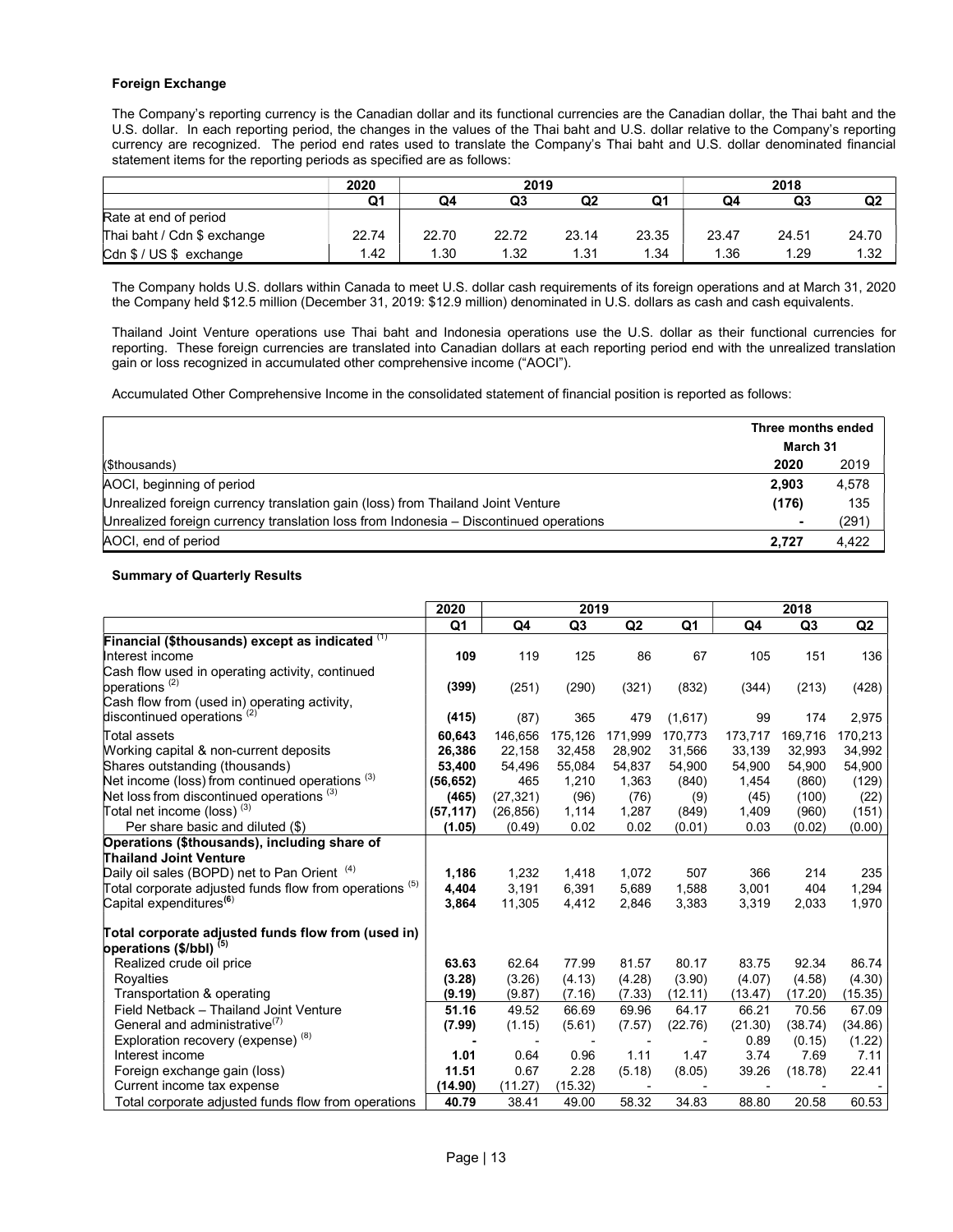- (1) Amounts presented were set out in the Consolidated Financial Statements of Pan Orient Energy Corp.
- (2) Activities of the Company in Indonesia are reported in 2020 as discontinued operations. Amounts presented in 2019 and 2018 are updated for comparative purposes.
- (3) Net income (loss) attributed to common shareholders.
- (4) Oil revenue generated within the Thailand Joint Venture, net to Pan Orient.
- (5) Total corporate adjusted funds flow from operations is cash flow from operating activities prior to changes in non-cash working capital, unrealized foreign exchange gain or loss plus the corresponding amount from Pan Orient's 50.01% interest in the Thailand Joint Venture which is recorded in Joint Venture for financial statement purposes and funds flow used in operations from discontinued operation in Indonesia. This measure is used by management to analyze operating performance and leverage. Adjusted funds flow as presented does not have any standardized meaning prescribed by IFRS and therefore it may not be comparable with the calculation of similar measures of other entities. Adjusted funds flow is not intended to represent operating cash flow or operating profits for the period nor should it be viewed as an alternative to cash flow from operating activities, net earnings or other measures of financial performance calculated in accordance with IFRS.
- (6) Including the 50.01% interest in the Thailand Joint Venture and discontinued operations in Indoneisa. Excluding decommissioning costs and impact of change in foreign exchange rates.
- (7) General and administrative costs excluding accretion expense on decommissioning costs.
- (8) Exploration expense consists of exploration costs incurred at the Batu Gajah in Indonesia.
- (9) Tables may not add due to rounding.

Q2 2018 – Total corporate adjusted funds flow from operations of \$1.3 million. Adjusted funds flow from operations in Thailand was \$1.2 million with average daily oil sales from Concession L53 of 235 BOPD (\$57.97 per barrel), net to Pan Orient's 50.01% equity interest in the Thailand Joint Venture. Net loss attributable to common shareholders was \$0.2 million (\$0.00 per share) for the quarter. Pan Orient had capital expenditures of \$2.0 million in the second quarter of 2018, with \$1.5 million in Indonesia for costs primarily associated with the Anggun-1X exploration well, and \$0.3 million in Canada at the Sawn Lake SAGD property of Andora. In addition, Pan Orient's share of Thailand Joint Venture capital expenditures was \$0.2 million for workover activities and capitalized general & administrative expenses. At June 30, 2018, working capital and non-current deposits (including the Thailand Joint Venture) totaled \$41.3 million and the Company had no long-term debt.

Q3 2018 – Total corporate adjusted funds flow from operations of \$0.4 million. Adjusted funds flow from operations in Thailand was \$1.2 million with average daily oil sales from Concession L53 of 214 BOPD (\$60.22 per barrel), net to Pan Orient's 50.01% equity interest in the Thailand Joint Venture. Net loss attributable to common shareholders was \$1.0 million (\$0.02 per share) for the quarter. Pan Orient had capital expenditures of \$1.1 million in the third quarter of 2018, with \$1.0 million in Indonesia for costs primarily associated with the Anggun-1X exploration well, and \$0.2 million in Canada at the Sawn Lake SAGD property of Andora. In addition, Pan Orient's share of Thailand Joint Venture capital expenditures was \$0.9 million for workover activities and construction costs for the L53-DD1 exploration well related to the access road and site. At September 30, 2018, working capital and non-current deposits (including the Thailand Joint Venture) totaled \$39.6 million and the Company had no long-term debt.

Q4 2018 – Total corporate adjusted funds flow from operations of \$3.0 million. Adjusted funds flow from operations in Thailand was \$2.0 million with average daily oil sales from Concession L53 of 366 BOPD (\$66.21 per barrel), net to Pan Orient's 50.01% equity interest in the Thailand Joint Venture. Net income attributable to common shareholders was \$1.4 million (\$0.03 per share) for the quarter. Pan Orient had capital expenditures of \$3.3 million in the fourth quarter of 2018, with \$0.8 million in Indonesia for costs primarily associated with the Anggun-1X exploration well, and \$0.2 million in Canada at the Sawn Lake SAGD property of Andora. In addition, Pan Orient's share of Thailand Joint Venture capital expenditures was \$2.3 million related to site construction and access road at the new discovery L53-DD oil field, drilling of L53-DD1 and L53-DD1 wells, workover programs, reservoir engineering, and other development activities and capitalized general and administrative expenses. At December 31, 2018, working capital and noncurrent deposits (including the Thailand Joint Venture) totaled \$39.5 million and the Company had no long-term debt.

Q1 2019 – Total corporate adjusted funds flow from operations of \$1.6 million. Net to Pan Orient's 50.01% equity interest in the Thailand Joint Venture, adjusted funds flow from operations of \$2.7 million with average daily oil sales from Concession L53 of 507 BOPD (\$60.35 per barrel) and working capital and long-term deposits at March 31, 2019 of \$6.4 million. Net loss attributable to common shareholders was \$0.8 million (\$0.02 loss per share) for the quarter. Pan Orient had capital expenditures of \$3.3 million in the first quarter of 2019, with \$0.6 million in Indonesia for costs primarily associated with the Anggun-1X exploration well, and \$0.1 million in Canada at the Sawn Lake SAGD property of Andora. In addition, Pan Orient's share of Thailand Joint Venture capital expenditures was \$2.8 million mainly related to the drilling of the L53-DD3 and L53-DD4 wells, workovers and capitalized general and administrative expense. At March 31, 2019, working capital and non-current deposits (including the Thailand Joint Venture) totaled \$38.0 million and the Company had no long-term debt.

Q2 2019 – Total corporate adjusted funds flow from operations of \$5.7 million. Net to Pan Orient's 50.01% equity interest in the Thailand Joint Venture, adjusted funds flow from operations of \$6.7 million with average daily oil sales from Concession L53 of 1,072 BOPD (\$68.16 per barrel) and working capital and long-term deposits at June 30, 2019 of \$11.4 million. Net income attributable to common shareholders was \$1.3 million (\$0.02 per share) for the quarter. Pan Orient had capital expenditures of \$2.8 million in the second quarter of 2019, with \$1.1 million in Indonesia for costs primarily associated with the Anggun-1X exploration well, and \$0.1 million in Canada at the Sawn Lake SAGD property of Andora. In addition, Pan Orient's share of Thailand Joint Venture capital expenditures was \$1.6 million mainly related to the remaining drilling costs and workover activities at the L53-DD3 and L53-DD4 wells and capitalized general and administrative expense. At June 30, 2019, working capital and non-current deposits (including the Thailand Joint Venture) totaled \$40.3 million and the Company had no long-term debt.